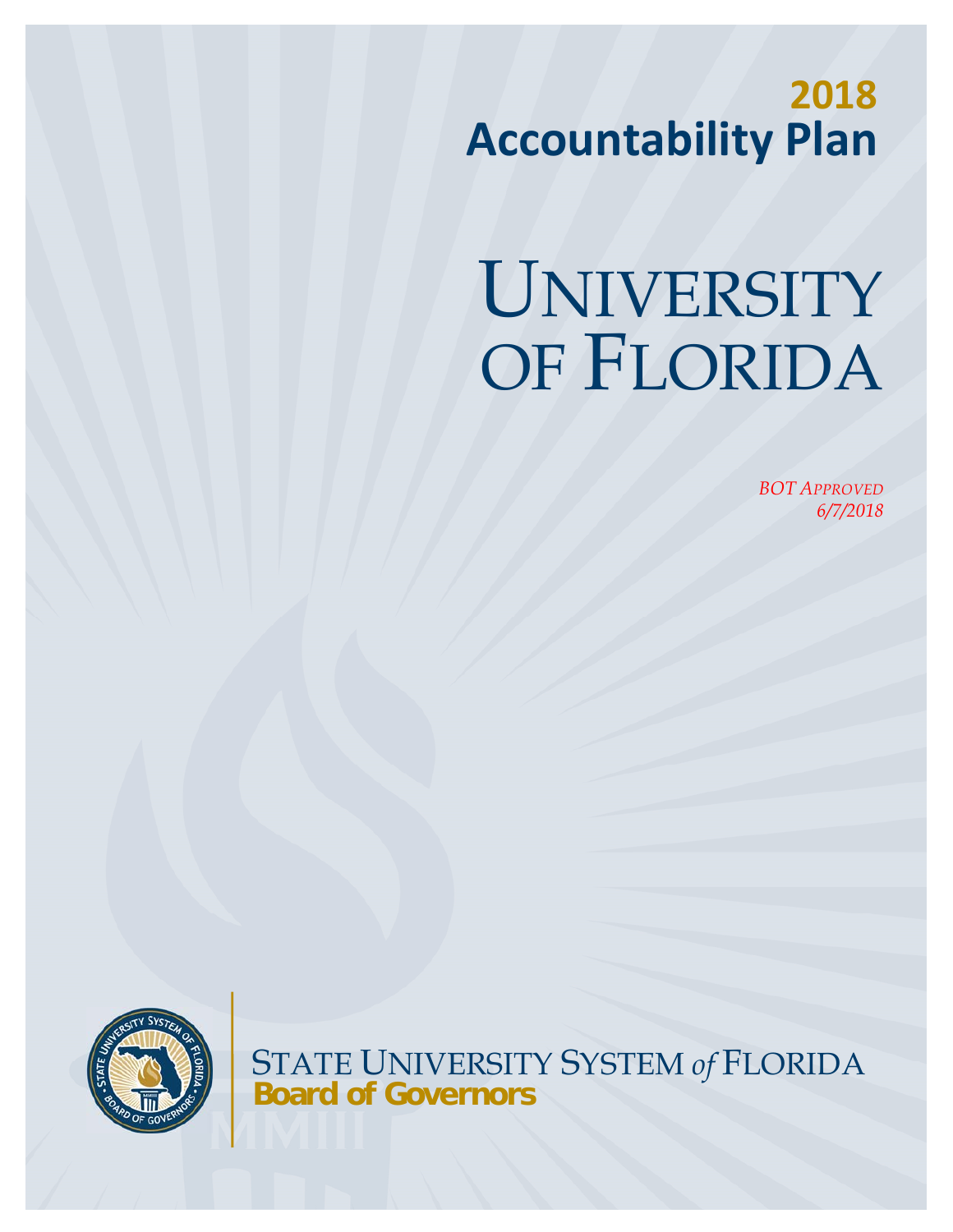

# **INTRODUCTION**

*This is a new report that combines the previous Annual Accountability Report and University Work Plans into one new document that is more closely aligned with the Board of Governors' 2025 System Strategic Plan.* 

*This revised document will enhance the System's commitment to accountability and strategic planning by enabling comparisons between past goals and actual data to better assess performance. This change will help foster greater coordination between institutional administrators, University Boards of Trustees and the Board of Governors.* 

*Once an Accountability Plan is approved by each institution's respective Boards of Trustees, the Board of Governors will review and consider the plan for potential acceptance of 2016-17 components. Longer-term components will inform future agendas of the Board's Strategic*  Planning Committee. The Board's acceptance of a work plan does not constitute approval of *any particular component, nor does it supersede any necessary approval processes that may be required for each component.*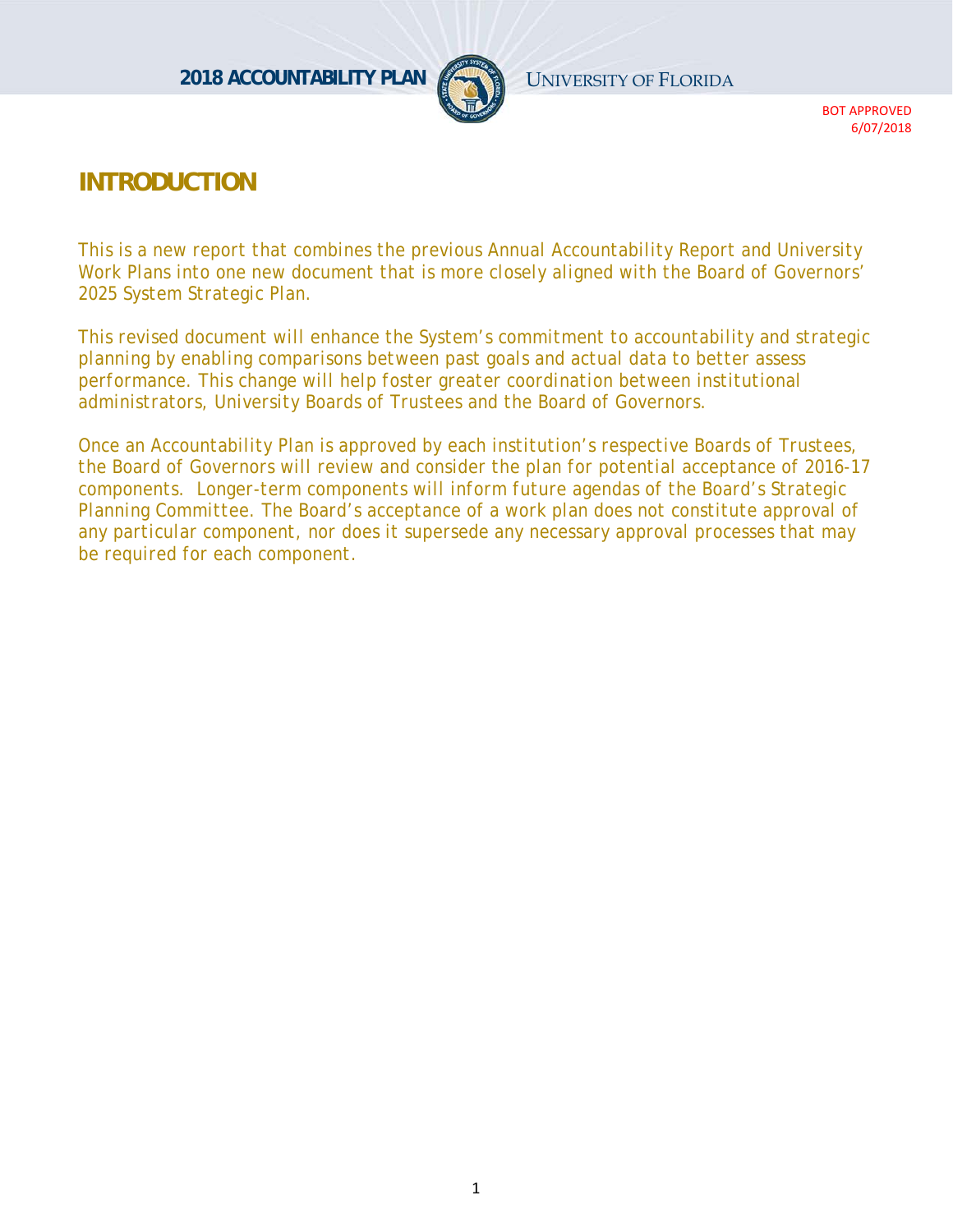

# **TABLE OF CONTENTS**

# **1. STRATEGY**

- a. Mission & Vision Statements, p. 3
- b. Statement of Strategy, p. 3
- c. Strengths and Opportunities, p. 4
- d. Key Initiatives & Investments, p. 5
- e. Key Achievements for Last Year, p. 6
- 2. **PERFORMANCE BASED FUNDING METRICS,** p. 7-8
- **3. PREEMINENT RESEARCH UNIVERSITY METRICS,** p. 9-11

#### **4. KEY PERFORMANCE INDICATORS**

- a. Teaching & Learning, p. 12-14
- b. Scholarship, Research and Innovation, p. 14-15
- c. Institution Specific Goals, p. 16
- **5. ENROLLMENT PLANNING**, p. 17-18
- **6. ACADEMIC PROGRAM COORDINATION**, p. 19
- **7. APPENDIX. GRAD RATE IMPROVEMENT PLAN**
- **8. GLOSSARY**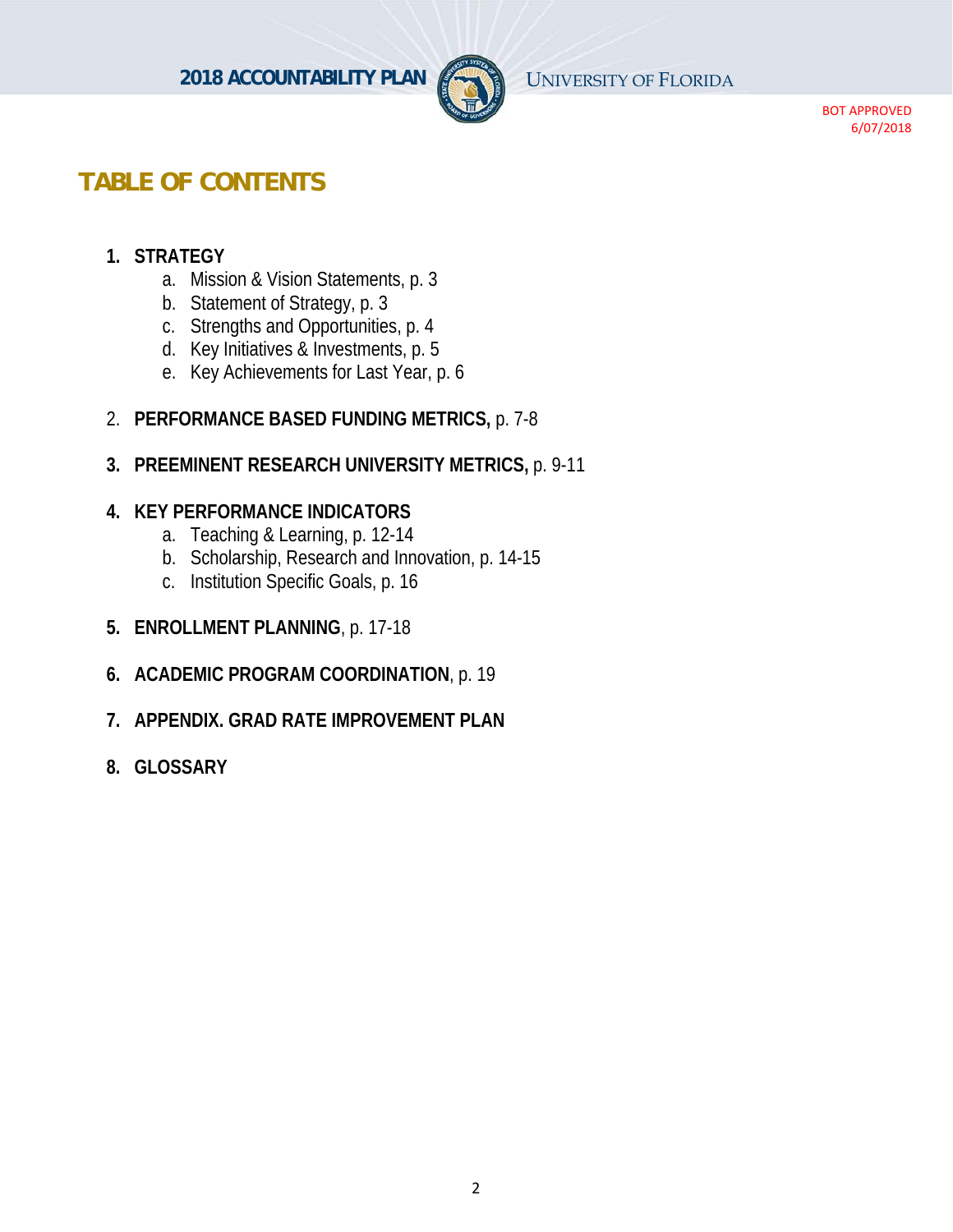

# **MISSION STATEMENT (What is your purpose?)**

The University of Florida is a comprehensive learning institution built on a land grant foundation. We are The Gator Nation, a diverse community dedicated to excellence in education and research and shaping a better future for Florida, the nation and the world.

Our mission is to enable our students to lead and influence the next generation and beyond for economic, cultural and societal benefit.

# **VISION STATEMENT (What do you aspire to?)**

UF will be a premier university that the state, nation, and world look to for leadership through: an exceptional academic environment, achieved by a diverse community; an outstanding and accessible education that prepares students for work, citizenship, and life; a preeminent faculty; growth in research and scholarship that improves lives; strengthened public engagement; successful and appreciative alumni; and infrastructure and administration that enable preeminence.

# **STATEMENT OF STRATEGY (How will you get there?)**

*Given your mission, vision, strengths and available resources, provide a brief description of your market and your strategy for addressing and leading it.* 

To achieve UF's goal to become a Top 5 university, UF is implementing strategies to optimize its achievements in multiple metrics that play critical roles in public perception, the State's Performance Funding and Preeminence scoring systems, its standing among AAU universities in research, graduate education, and technology transfer, and multiple national and international ranking systems, including U.S. News & World Report.

Through investment of new resources, both public (legislative appropriations) and private (a \$3 billion capital campaign is halfway to its goal), and through internal reallocations, UF is building leadership positions in strategic endeavors. This is being driven, in large part, through the hiring of 500 additional faculty members. This growth is boosting the university's research, technology transfer, and economic development portfolios. Through careful deployment of these faculty members, the university is reducing the student-faculty ratio and undergraduate class size. The new resources also enable UF to allocate competitive stipends for graduate assistants. This will step up the quality of each new cohort of graduate students who are important partners in faculty research endeavors.

At the same time, the university is addressing other factors that play important roles in determining its national standing:

- improving its four- and six-year graduation rates by addressing the incentives and disincentives to timely graduation
- improving the credentials of the incoming freshman class each year
- updating pedagogy to improve student success and preparation
- engaging in national outreach and branding efforts to improve perception of key stakeholders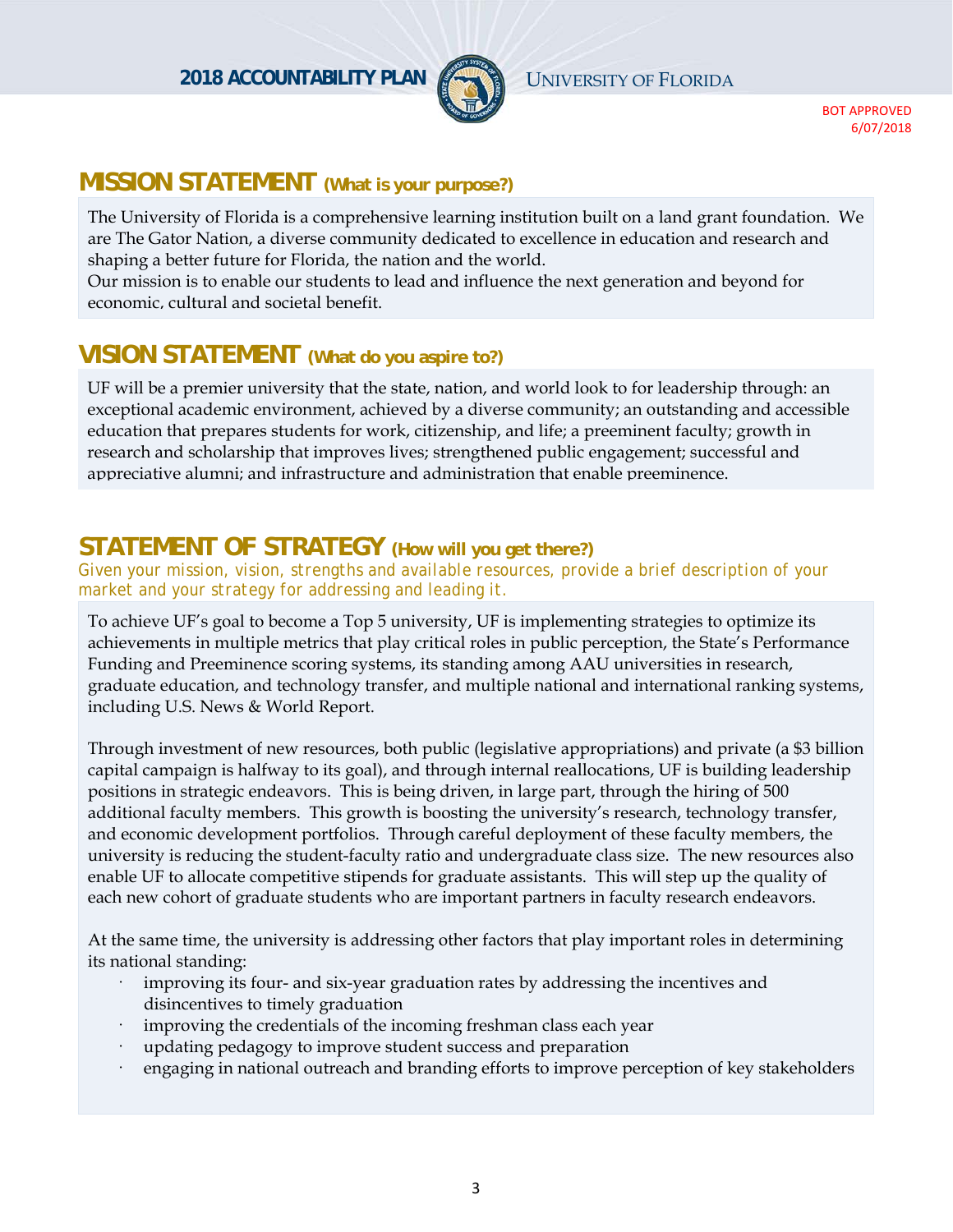**2018 ACCOUNTABILITY PLAN** UNIVERSITY OF FLORIDA



BOT APPROVED 6/07/2018

# **STRENGTHS AND OPPORTUNITIES** *(within 3 years)*

#### *What are your core capabilities, opportunities and challenges for improvement?*

UF is one of the nation's most comprehensive public research universities. This is a strength but it presents a challenge to leverage appropriately the opportunity it presents. For example, the emerging discipline of data science will require not only specialists in computer science, statistics and mathematics, but also the contributions of practitioners from many applied fields (medicine, pharmacy, demography, geography, etc.) UF is particularly well-suited for such state-of-the-art interdisciplinary work.

UF is on the cusp of becoming one of the nation's truly top public research universities. This absolutely makes sense for one of the nation's rapidly rising states. Having recently achieved top ten status in the U.S. News & World report ranking, UF is determined to become one of the Top 5 public research universities in the U.S. This aspiration has brought into sharp focus an academic work plan for the entire university. Along each dimension – research, education, outreach, tech transfer and economic development – we have identified aspirational targets and the means to achieve them. Thanks to the public resources provided by the Legislature and the Governor and the private resources raised through the UF capital campaign, we are adding 500 faculty, beginning construction of a new Data Science building, and expanding our research portfolios in many critically important areas with global impact.

For almost all metrics of interest, UF is a high achiever. That poses a challenge as well. There is little or no "low hanging fruit" left for plucking in great bunches. Future progress will depend on focus and discipline and often will come incrementally. For example, UF's 4- and 6-year graduation rates of 68% and 88% (for the fall 2011 cohort) are among the best in the nation, and UF is determined to improve them. But no single action or policy change is likely to improve either of these by five or ten points. Incremental improvement requires fine-tuning a host of factors, and this process is underway.

The other challenge UF faces, at least with respect to rankings, is the nature of the process: it is an arms race. UF engages in a very competitive environment against the best universities in the nation. Other universities will not stand still as UF improves and tries to capture a larger share of what they likely believe to be "their" market.

The news is good, however. Thanks to the partnership among the university, the Legislature, and the Governor, UF is perceived nationally to have substantial momentum. We are successfully recruiting accomplished faculty. Graduate stipends have been adjusted to nationally competitive levels, so UF is in position to recruit some of the nation's best students. Its research and technology transfer enterprises are recognized among the best in the nation. If we can maintain this successful partnership, build on this momentum, and sustain the focus on our metric goals, then UF will achieve top-five status.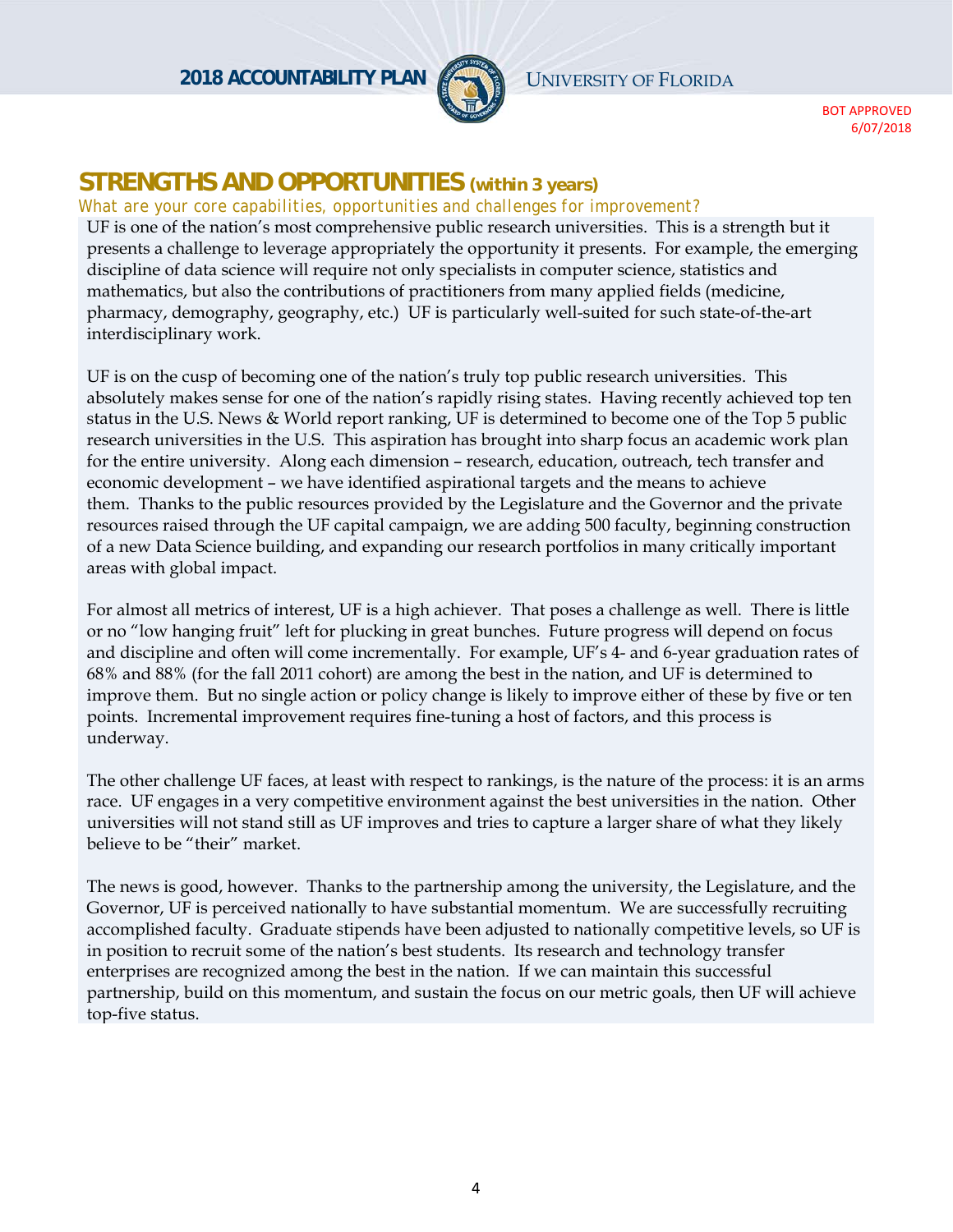**2018 ACCOUNTABILITY PLAN** UNIVERSITY OF FLORIDA



BOT APPROVED 6/07/2018

# **KEY INITIATIVES & INVESTMENTS** *(within 3 years)*

*Describe your top three key initiatives for the next three years that will drive improvement in Academic Quality, Operational Efficiency, and Return on Investment.*

1. UF has partnered with donor Herbert Wertheim to transform the College of Engineering's research capacity and output, its educational programs, and its outreach programs. His \$50M gift enables investment in programs and facilities, while UF's new recurring investment in the college is growing the faculty in size and strength. A vision for "The 21<sup>st</sup> Century New Engineer" underlies the college's educational programs. The anticipated returns on investment include: an increased number of engineers who are even better prepared for the workforce; a more vigorous research enterprise in traditional disciplines and new areas such as cybersecurity and data science; a larger grants and contracts portfolio; more extensive technology transfer and economic development; and increased outreach to Florida industry through centers like the UF Innovation Station in Sarasota. An initiative to build a new Data Science Building is strongly linked to this initiative. This facility will enable the university to bring many faculty in data science from around the campus to collaborate with core engineering strengths in this area and underpin an important emerging technology.

2. UF is completing the first year of an initiative to fill 500 new faculty positions. This investment into the university's future will have multiple impacts, all of which drive towards UF's goal to become a Top 5 university. First, it will strengthen research portfolios in key areas and advance the university's goal of \$1 billion annually in research contracts and grants. Since most of this hiring will take place at the early professional level, it also serves to rebalance the demographics of the faculty. Second, it decreases the student faculty ratio, an important metric in rankings and reputation. Third, the new faculty positions are being deployed to reduce class sizes. This also figures into rankings and fosters greater contact between students and instructors. Fourth, the new faculty positions are allowing us to redesign the way we deliver content in several disciplines. For example, national best practices are being adopted in teaching the freshman calculus class. Large national experiments show that we can anticipate improved student success in this class, leading to greater access to STEM majors and better overall retention and graduation rates.

3. UF is at the halfway mark of its \$3 billion capital campaign. At this point, over \$1.5 billion has been raised through the generosity of donors to the university. These funds and the earnings generated from UF's endowment help provide the resources for the margin of excellence we seek and help foster recognition of the university's world-class achievements in learning, discovery, engagement, and economic development. UF is placing special emphasis in this campaign on growing the endowment from \$1.5B to \$3B and on securing named professorships and chairs to help attract and retain worldclass faculty. The funds that accompany these endowed positions will provide them with resources to attract the best graduate students and underpin their research efforts. In addition, we will seek private funds to help underwrite the cost of new construction and renovation on the campus. With a return of \$9 for every \$1 invested, the capital campaign offers excellent return on investment for UF and the state.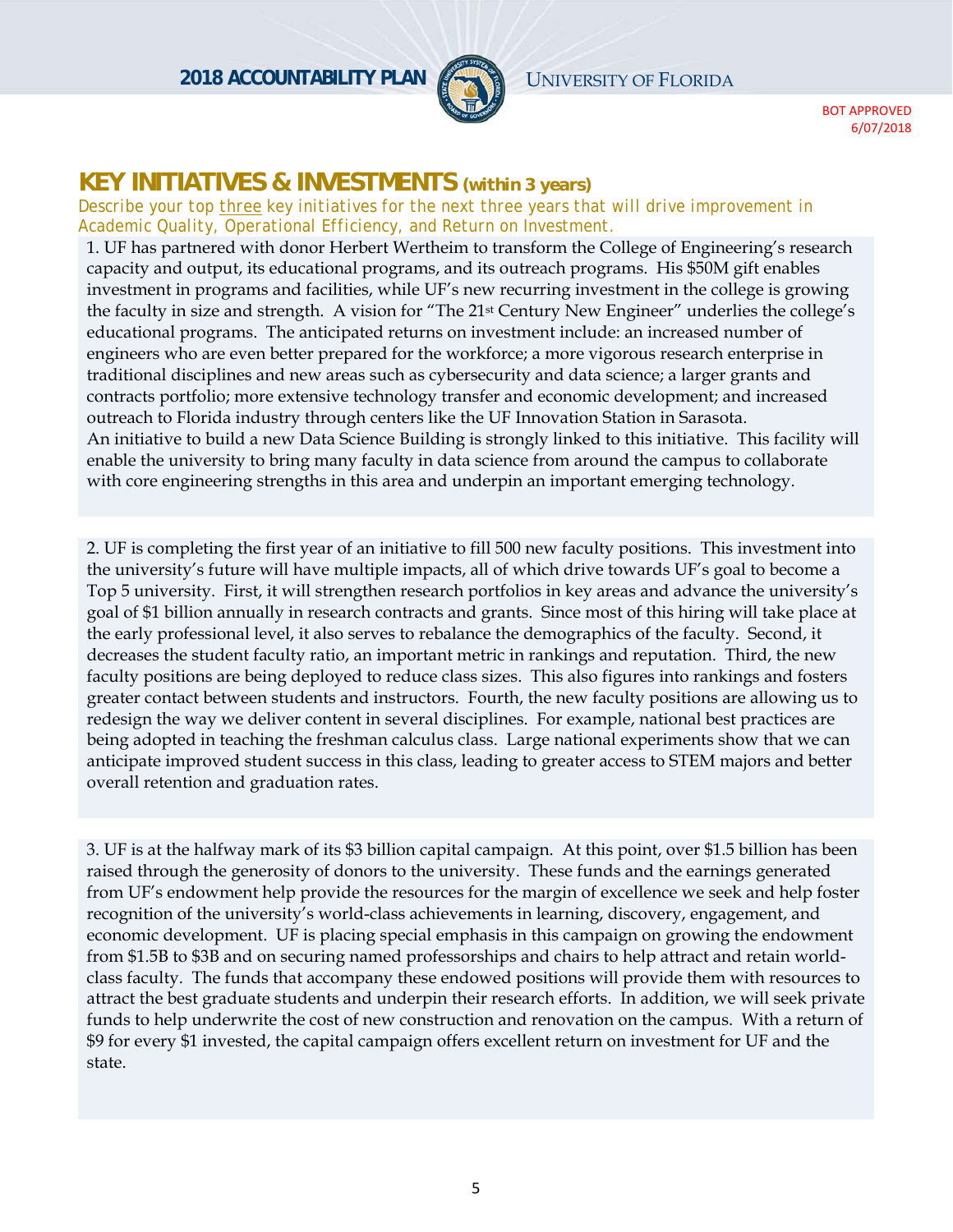

# Key Achievements for 2016-17

#### **STUDENT ACHIEVEMENTS**

- 1. Philip Dmitriev won a Frost Scholarship to study at Oxford
- 2. Michael Cudic won a Barry Goldwater Scholarship award last year and won an NIH award to study at Oxford this fall. Aaron Sandoval was named a Goldwater recipient for the coming year
- 3. Jasmine Haddaway was named a Rangel Scholar

#### **FACULTY ACHIEVEMENTS**

- 1. Doug Soltis & Art Hebard elected to National Academy of Science
- 2. Jack Davis won 2017 Kirkus Prize for Nonfiction for The Gulf: The Making of an American Sea
- 3. Pam Soltis won Southeastern Universities' Research Association 2018 Distinguished Scientist Award

#### **PROGRAM ACHIEVEMENTS**

- 1. Reitz Union wins EBie Award for Sustainability from The Urban Green Council
- 2. UF Strategic Development Plan earned the Society for College and University Planning's 2017 "Excellence in Planning for an Existing Campus" award.
- 3. UF ranked #5 among large schools on the Peace Corps' 2017 Top Volunteer-Producing Colleges and Universities list

#### **RESEARCH ACHIEVEMENTS**

- 1. UF research spending reached a record \$801.4 million in 2017
- 2. UF Sid Martin Biotechnology Institute named Incubator of the Year for 2017 among more than 7,500 incubators worldwide
- 3. Multiple sclerosis can be inhibited or reversed using a novel gene therapy technique that stops the disease's immune response in mouse models, University of Florida Health researchers have found.

#### **INSTITUTIONAL ACHIEVEMENTS**

- 1. UF tied for #9 among U.S. public universities in U.S. News & World Report ranking
- 2. UF was ranked #2 in Kiplinger's Best Values in Public Colleges
- 3. UF won the 2018 Senator Paul Simon Award for Comprehensive Internationalization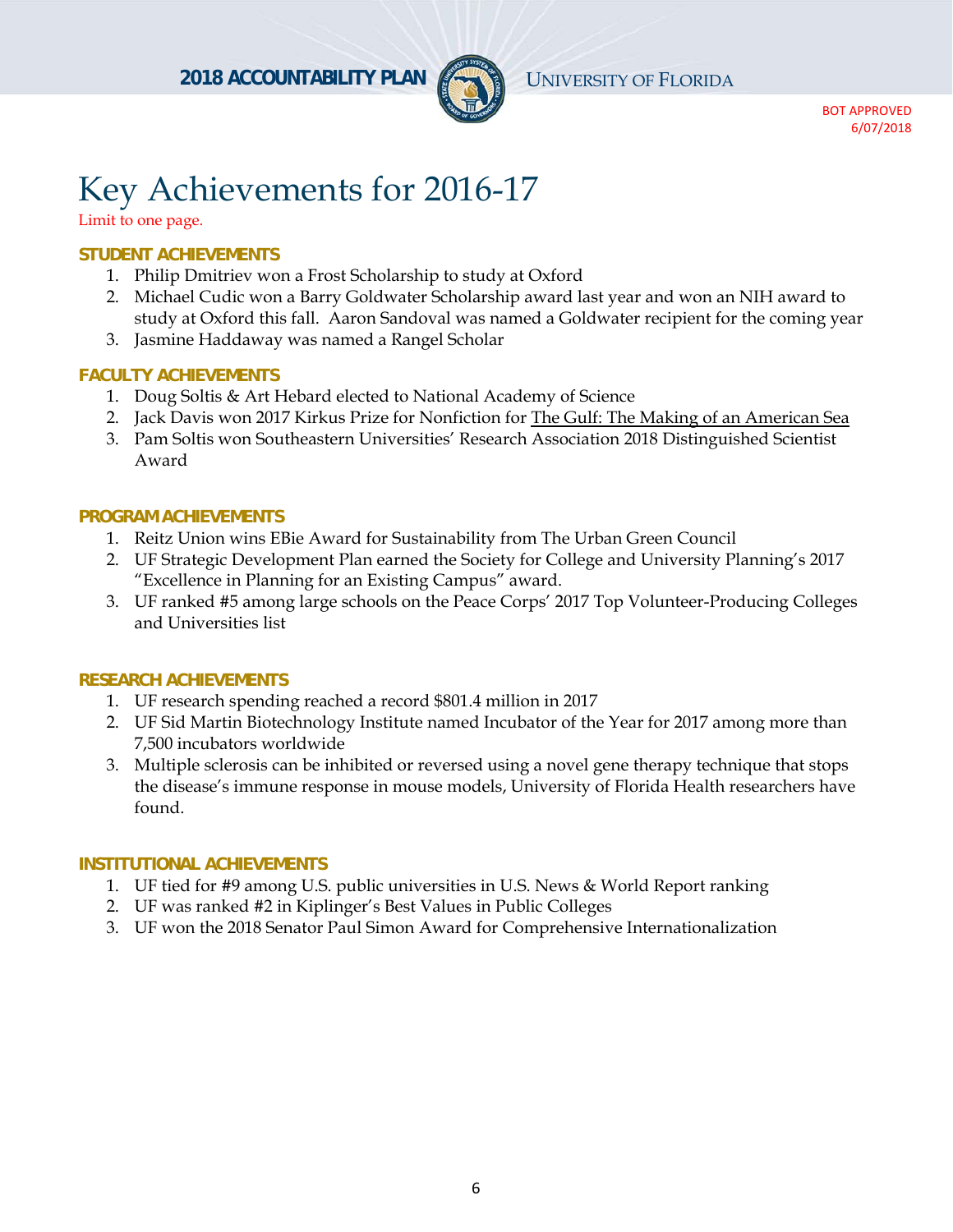

# **PERFORMANCE BASED FUNDING METRICS**

# **1. Percent of Bachelor's Graduates Enrolled or Employed (\$25,000+)**

|                       | 2011-12 | 2012-13                           | 2013-14 | 2014-15       | 2015-16   | 2016-17 | 2017-18 | 2018-19   | 2019-20 |
|-----------------------|---------|-----------------------------------|---------|---------------|-----------|---------|---------|-----------|---------|
| ACTUAL                |         | 66.2                              | 67.6    | 69.4          | 70.9      | $\cdot$ | $\cdot$ | $\bullet$ |         |
| APPROVED GOALS        |         | the company's company's company's |         | 66            | 70        | 70      | 70      | 70        |         |
| <b>PROPOSED GOALS</b> |         | $\cdot$                           | $\cdot$ | $\sim$ $\sim$ | $\bullet$ | 71      | 71      | 72        |         |

# **2. Median Wages of Bachelor's Graduates Employed Full-time**

|                       | 2011-12 | 2012-13   | 2013-14 | 2014-15   | 2015-16 | 2016-17 | 2017-18       | 2018-19       | 2019-20       |
|-----------------------|---------|-----------|---------|-----------|---------|---------|---------------|---------------|---------------|
| <b>ACTUAL</b>         |         | 34,800    | 38,400  | 40,700    | 42.100  |         | $\bullet$     | $\bullet$     | ٠             |
| APPROVED GOALS        |         | $\cdot$   | $\cdot$ | 35,500    | 41,000  | 41,000  | 42.000        | 42.000        | $\bullet$     |
| <b>PROPOSED GOALS</b> |         | $\bullet$ | $\cdot$ | $\bullet$ | $\cdot$ | 42.000  | <i>43,000</i> | <i>43,000</i> | <i>43.000</i> |

#### **3. Average Cost to the Student** [Net Tuition & Fees per 120 Credit Hours for Resident Undergraduates]

|                       | 2012-13 | 2013-14                  | 2014-15       | 2015-16 | 2016-17   | 2017-18 | 2018-19                        | 2019-20 | 2020-21 |
|-----------------------|---------|--------------------------|---------------|---------|-----------|---------|--------------------------------|---------|---------|
| ACTUAL                |         | 9,950                    | 10,060        | 10,760  | 10,340    |         | $\cdot$                        | $\cdot$ |         |
| APPROVED GOALS        |         | <b>Contract Contract</b> | $\sim$ $\sim$ | $\cdot$ | 10,700    | 10,700  | 10,700                         | 10,700  |         |
| <b>PROPOSED GOALS</b> |         | $\bullet$                | $\cdot$       | $\cdot$ | $\bullet$ |         | 10,700  10,700  10,700  10,700 |         |         |

#### **4. FTIC Four-Year Graduation Rate** (for Full-time students)

|                       | 2009-13 | 2010-14                  | 2011-15       | 2012-16 | 2013-17 | 2014-18 | 2015-19 | 2016-20 | 2017-21   |
|-----------------------|---------|--------------------------|---------------|---------|---------|---------|---------|---------|-----------|
| ACTUAL                | 66.3    | 67.3                     | 68.0          | 67.6    | 66.0    | $\cdot$ | $\sim$  | $\sim$  | $\bullet$ |
| APPROVED GOALS        |         | <b>Contract Contract</b> | $\sim$ $\sim$ | 67      | 68      | 68      | 70      | 71      |           |
| <b>PROPOSED GOALS</b> |         | $\cdot$                  | $\cdot$       | $\cdot$ | $\cdot$ | 68      | 70      | 72      | 74        |

Note: The 2009, 2010, and 2011 cohorts match IPEDS reports and have been adjusted for PharmD students. The 2012 and 2013 cohorts are lower because they have not yet been adjusted for PharmD students.

#### **5. Academic Progress Rate** [Second Year Retention Rate with At Least a 2.0 GPA]

|                       | 2012-13   | 2013-14 | 2014-15   | 2015-16 | 2016-17 | 2017-18 | 2018-19 | 2019-20 | 2020-21   |
|-----------------------|-----------|---------|-----------|---------|---------|---------|---------|---------|-----------|
| <b>ACTUAL</b>         | 95.7      | 95.2    | 94.6      | 95.5    | 94.6    | $\cdot$ | $\cdot$ | $\cdot$ | $\bullet$ |
| APPROVED GOALS        | $\bullet$ | $\cdot$ | $\bullet$ | 96      | 96      | 97      | 97      | 97      | $\bullet$ |
| <b>PROPOSED GOALS</b> |           | $\cdot$ | $\bullet$ | $\cdot$ | $\cdot$ | 97      | 97      | -97     | 97        |

Note: For more information about the PBF model visit: http://www.flbog.edu/about/budget/performance\_funding.php.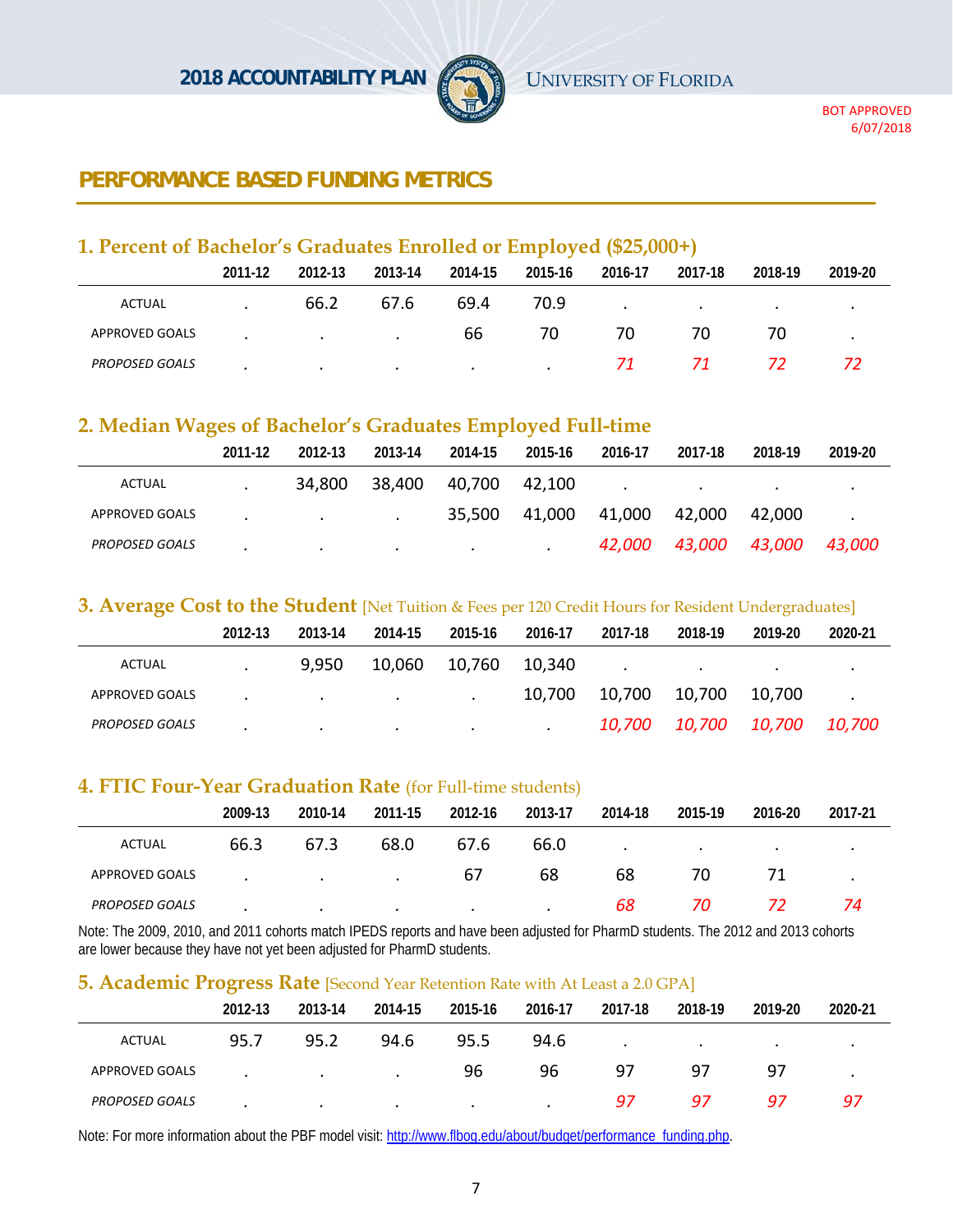

# **PERFORMANCE BASED FUNDING METRICS (CONTINUED)**

| 6. Percentage of Bachelor's Degrees Awarded within Programs of Strategic Emphasis |         |                   |         |         |         |         |                          |         |         |  |  |  |
|-----------------------------------------------------------------------------------|---------|-------------------|---------|---------|---------|---------|--------------------------|---------|---------|--|--|--|
|                                                                                   | 2012-13 | 2013-14           | 2014-15 | 2015-16 | 2016-17 | 2017-18 | 2018-19                  | 2019-20 | 2020-21 |  |  |  |
| ACTUAL                                                                            | 52.2    | 54.7              | 56.1    | 56.9    | 58.8    |         | <b>Contract Contract</b> |         |         |  |  |  |
| APPROVED GOALS                                                                    |         | <b>Contractor</b> |         | 56      | 56      | 57      | 58                       | 59      |         |  |  |  |
| <b>PROPOSED GOALS</b>                                                             |         | $\cdot$           | $\cdot$ | $\cdot$ |         | 57      | 58                       | 59      | 59      |  |  |  |

#### **7. University Access Rate** [Percent of Undergraduates with a Pell grant]

|                       |                                     |         |                                                 |      | FALL 2012 FALL 2013 FALL 2014 FALL 2015 FALL 2016 FALL 2017 FALL 2018 FALL 2019 FALL 2020 |    |                                                     |     |    |
|-----------------------|-------------------------------------|---------|-------------------------------------------------|------|-------------------------------------------------------------------------------------------|----|-----------------------------------------------------|-----|----|
| ACTUAL                | 32.8                                | 32.4    | 31.6                                            | 29.7 | 27.7                                                                                      |    | the contract of the contract of the contract of the |     |    |
| APPROVED GOALS        | the contract of the contract of the |         |                                                 | 30   | 30                                                                                        | 30 | 30                                                  | 30  |    |
| <b>PROPOSED GOALS</b> |                                     | $\cdot$ | the contract of the contract of the contract of |      | $\cdot$                                                                                   | 30 | 30                                                  | 30. | 30 |

#### **8. Percentage of Graduate Degrees Awarded within Programs of Strategic Emphasis**

| ຼ                     |         |                                   |           |           |         |         |         |         |         |
|-----------------------|---------|-----------------------------------|-----------|-----------|---------|---------|---------|---------|---------|
|                       | 2012-13 | 2013-14                           | 2014-15   | 2015-16   | 2016-17 | 2017-18 | 2018-19 | 2019-20 | 2020-21 |
| <b>ACTUAL</b>         | 69.0    | 69.8                              | 69.2      | 70.3      | 70.9    | $\cdot$ | $\sim$  | $\cdot$ | $\cdot$ |
| APPROVED GOALS        |         | <b>Contract Contract Contract</b> | $\cdot$   | 71        | 71      | 72      | 72      |         |         |
| <b>PROPOSED GOALS</b> |         | $\bullet$                         | $\bullet$ | $\bullet$ |         | 72      | 72      |         |         |

#### **9. BOG Choice: Percent of Baccalaureate Degrees Awarded Without Excess Hours\***

|                       | 2012-13 | 2013-14          | 2014-15                  | 2015-16 | 2016-17       | 2017-18         | 2018-19 | 2019-20   | 2020-21   |
|-----------------------|---------|------------------|--------------------------|---------|---------------|-----------------|---------|-----------|-----------|
| ACTUAL                | 74.4    | 77.3             | 79.8                     | 80.3    | 82.1          | $\bullet$       | $\cdot$ | $\bullet$ | $\bullet$ |
| APPROVED GOALS        |         | $\sim$ 100 $\pm$ | <b>Contract Contract</b> | $\sim$  | $\sim$ $\sim$ | $\cdot$ $\cdot$ | $\cdot$ | $\bullet$ |           |
| <b>PROPOSED GOALS</b> |         | $\bullet$        | $\cdot$                  | $\cdot$ | $\cdot$       | 83              | 84      | 85        | 85        |

Note\*: There are no approved goals for UF yet as the Board changed UF to this metric at its Nov. 2017 meeting.

#### **10. BOT Choice: Licenses/Options Executed Annually\***

|                       | 2011-12 | 2012-13 | 2013-14   | 2014-15   | 2015-16 | 2016-17   | 2017-18   | 2018-19   | 2019-20   |
|-----------------------|---------|---------|-----------|-----------|---------|-----------|-----------|-----------|-----------|
| <b>ACTUAL#</b>        | 129     | 140     | 147       | 261       | 293     | 257       |           | $\bullet$ | ٠         |
| <b>ACTUAL RANK</b>    |         | 4       | כ         | 3         | 2       | $\bullet$ | $\bullet$ | $\bullet$ | $\bullet$ |
| <b>APPROVED GOALS</b> |         | $\cdot$ | $\bullet$ | $\bullet$ | 293     | 235       | 245       | 260       | ٠         |
| <b>PROPOSED GOALS</b> |         | $\cdot$ | $\cdot$   | $\cdot$   | $\cdot$ | 235       | 261       | 265       | 270       |

Note\*: The UF Board chose benchmarks for this metric to be based on UF's national rank – not the number of licenses/options executed. Note: For more information about the PBF model visit: http://www.flbog.edu/about/budget/performance\_funding.php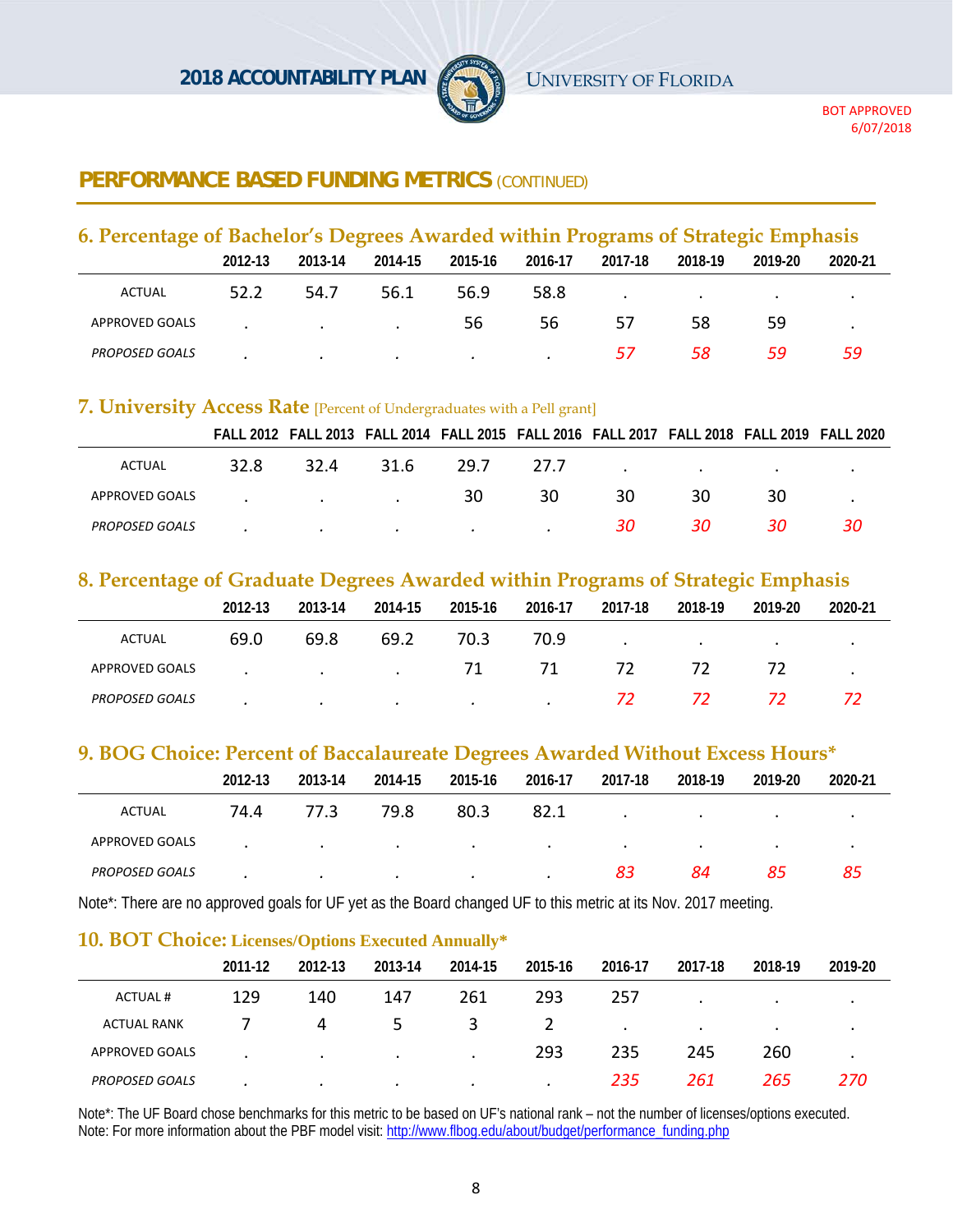

# **PREEMINENT RESEARCH UNIVERSITY FUNDING METRICS**

#### **1a. Average GPA**

|                |    |                                                                                                                     |     |     |     |     |     | FALL 2013 FALL 2014 FALL 2015 FALL 2016 FALL 2017 FALL 2018 FALL 2019 FALL 2020 FALL 2021 |     |
|----------------|----|---------------------------------------------------------------------------------------------------------------------|-----|-----|-----|-----|-----|-------------------------------------------------------------------------------------------|-----|
| ACTUAL         | 43 | 4.3                                                                                                                 | 4.3 | 4.3 | 4.4 |     |     | the contract of the contract of the contract of the contract of the contract of           |     |
| APPROVED GOALS |    | the company of the company of the                                                                                   |     | 4.3 | 4.3 | 4.3 | 4.4 | 44                                                                                        |     |
| PROPOSED GOALS |    | and the contract of the contract of the contract of the contract of the contract of the contract of the contract of |     |     |     | 4.4 | 4.4 | 4.4                                                                                       | 4.4 |

#### **1b. Average SAT Score**

|                       |      |                                                                                                                 |      |      |      |      |                                                                                                                 | FALL 2013 FALL 2014 FALL 2015 FALL 2016 FALL 2017 FALL 2018 FALL 2019 FALL 2020 FALL 2021 |       |
|-----------------------|------|-----------------------------------------------------------------------------------------------------------------|------|------|------|------|-----------------------------------------------------------------------------------------------------------------|-------------------------------------------------------------------------------------------|-------|
| ACTUAL                | 1287 | 1285                                                                                                            | 1273 | 1281 | 1331 |      | the contract of the contract of the contract of the contract of the contract of the contract of the contract of |                                                                                           |       |
| APPROVED GOALS        |      | the control of the control of the control of                                                                    |      | 1273 | 1280 | 1280 | 1290                                                                                                            | 1290                                                                                      |       |
| <b>PROPOSED GOALS</b> |      | the contract of the contract of the contract of the contract of the contract of the contract of the contract of |      |      |      | 1350 | 1360                                                                                                            | 1360                                                                                      | 1360- |
|                       |      |                                                                                                                 |      |      |      |      |                                                                                                                 |                                                                                           |       |

Note: SAT scores reflect rescaling to new SAT standards (approved goals were based upon old standard).

#### **2. Public University National Ranking** [Top50 rankings based on BOG's official list of publications]

|                       | ۔    |           | $\mathbf{U}$ . |           | $\bf\breve{}$ |      |           |           |           |
|-----------------------|------|-----------|----------------|-----------|---------------|------|-----------|-----------|-----------|
|                       | 2014 | 2015      | 2016           | 2017      | 2018          | 2019 | 2020      | 2021      | 2022      |
| <b>ACTUAL</b>         |      | 10        | 10             | q         | 11            |      | $\bullet$ | $\bullet$ | $\bullet$ |
| <b>APPROVED GOALS</b> |      | $\bullet$ | $\bullet$      | 10        | 10            | 10   | 10        | 10        | $\bullet$ |
| <b>PROPOSED GOALS</b> |      | $\bullet$ | $\bullet$      | $\bullet$ | $\cdot$       | 10   | 10        | 10        | 10        |

#### **3. Freshman Retention Rate** [Full-time students as reported to IPEDS]

|                       | 2012-13 | 2013-14   | 2014-15   | 2015-16 | 2016-17 | 2017-18   | 2018-19   | 2019-20   | 2020-21 |  |
|-----------------------|---------|-----------|-----------|---------|---------|-----------|-----------|-----------|---------|--|
| <b>ACTUAL</b>         | 96      | 96        | 96        | 96      | 95      | $\bullet$ | $\bullet$ | $\bullet$ |         |  |
| APPROVED GOALS        |         | $\cdot$   | $\bullet$ | 97      | -97     | 97        | 97        | -97       |         |  |
| <b>PROPOSED GOALS</b> |         | $\bullet$ | $\bullet$ | $\cdot$ | $\cdot$ | 97        | -97       | -97       | -97     |  |

#### **4. Six-year Graduation Rate** [Full-time students as reported to IPEDS]

|                       | 2007-13 | 2008-14   | 2009-15   | 2010-16   | 2011-17 | 2012-18   | 2013-19   | 2014-20   | 2015-21   |
|-----------------------|---------|-----------|-----------|-----------|---------|-----------|-----------|-----------|-----------|
| <b>ACTUAL</b>         | 87      | 88        | 87        | 87        | 88      | $\bullet$ | $\bullet$ | $\bullet$ | $\bullet$ |
| APPROVED GOALS        |         | $\cdot$   | $\bullet$ | 88        | 89      | 89        | 89        | 90        |           |
| <b>PROPOSED GOALS</b> |         | $\bullet$ | $\bullet$ | $\bullet$ | ٠       | 89        | 89        | 90        | -91       |

Note: For more information about the Preeminence model see section 1001.7065 of the Florida Statutes.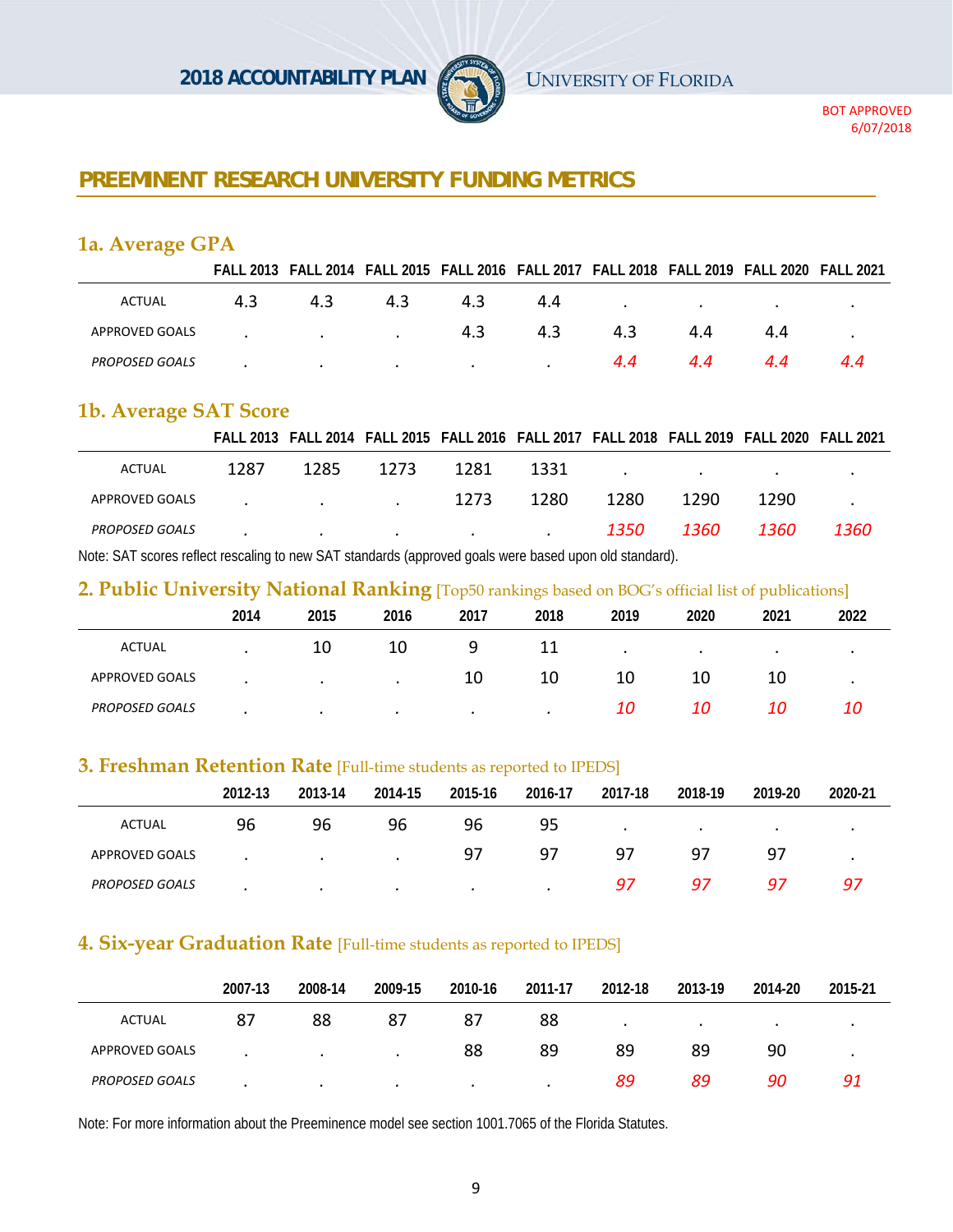**2018 ACCOUNTABILITY PLAN** UNIVERSITY OF FLORIDA



BOT APPROVED 6/07/2018

# **PREEMINENT RESEARCH UNIVERSITY FUNDING METRICS (CONTINUED)**

# **5. National Academy Memberships**

|                       | 2014 | 2015      | 2016      | 2017      | 2018 | 2019      | 2020      | 2021      | 2022 |
|-----------------------|------|-----------|-----------|-----------|------|-----------|-----------|-----------|------|
| <b>ACTUAL</b>         | 25   | 25        | 25        | 29        | 28   | $\bullet$ | $\bullet$ | $\bullet$ |      |
| <b>APPROVED GOALS</b> |      | $\bullet$ |           | 25        | 30   | 31        | 32        | 33        |      |
| <b>PROPOSED GOALS</b> |      | $\bullet$ | $\bullet$ | $\bullet$ |      | 30        | 31        |           |      |

# **6. Science & Engineering Research Expenditures (\$M)**

|                       | 2012-13 | 2013-14                  | 2014-15 | 2015-16   | 2016-17   | 2017-18 | 2018-19   | 2019-20   | 2020-21   |
|-----------------------|---------|--------------------------|---------|-----------|-----------|---------|-----------|-----------|-----------|
| ACTUAL                | 643     | 652                      | 700     | 742       | 766       | $\cdot$ | $\bullet$ | $\bullet$ | $\bullet$ |
| APPROVED GOALS        |         | <b>Contract Contract</b> | $\cdot$ | 707       | 690       | 725     | 760       | 805       | $\bullet$ |
| <b>PROPOSED GOALS</b> | ٠       | $\cdot$                  | $\cdot$ | $\bullet$ | $\bullet$ | 788     | 812       | 837       | 862       |

#### **7. Non-Medical Science & Engineering Research Expenditures (M)**

|                       | 2012-13 | 2013-14                  | 2014-15 | 2015-16   | 2016-17   | 2017-18 | 2018-19 | 2019-20 | 2020-21           |
|-----------------------|---------|--------------------------|---------|-----------|-----------|---------|---------|---------|-------------------|
| <b>ACTUAL</b>         | 472     | 480                      | 518     | 483       | 489       | $\cdot$ | $\cdot$ | $\cdot$ | $\cdot$           |
| APPROVED GOALS        |         | <b>Contract Contract</b> | $\cdot$ | 523       | 450       | 475     | 495     | 520     |                   |
| <b>PROPOSED GOALS</b> |         | $\cdot$                  | $\cdot$ | $\bullet$ | $\bullet$ | 503     | 518     | 534     | <i><b>550</b></i> |

#### **8. Number of Broad Disciplines Ranked in Top 100 for Research Expenditures**

|                       | 2011-12 | 2012-13                                                                                                   | 2013-14 | 2014-15                                         | 2015-16                    | 2016-17 | 2017-18                     | 2018-19 | 2019-20 |
|-----------------------|---------|-----------------------------------------------------------------------------------------------------------|---------|-------------------------------------------------|----------------------------|---------|-----------------------------|---------|---------|
| ACTUAL                | 8 of 8  | 8 of 8                                                                                                    |         |                                                 |                            |         |                             |         |         |
| APPROVED GOALS        |         | $\mathbf{r}$ and $\mathbf{r}$ are all $\mathbf{r}$ and $\mathbf{r}$ are all $\mathbf{r}$ and $\mathbf{r}$ |         |                                                 | 8 of 8 9 of 8 9 8 8 8 0f 8 |         |                             | 8 of 8  |         |
| <b>PROPOSED GOALS</b> |         | <b>Contract Contract</b>                                                                                  |         | the contract of the contract of the contract of |                            |         | 8 of 8 9 of 8 8 of 8 8 of 8 |         |         |

Note: For more information about the Preeminence model see section 1001.7065 of the Florida Statutes.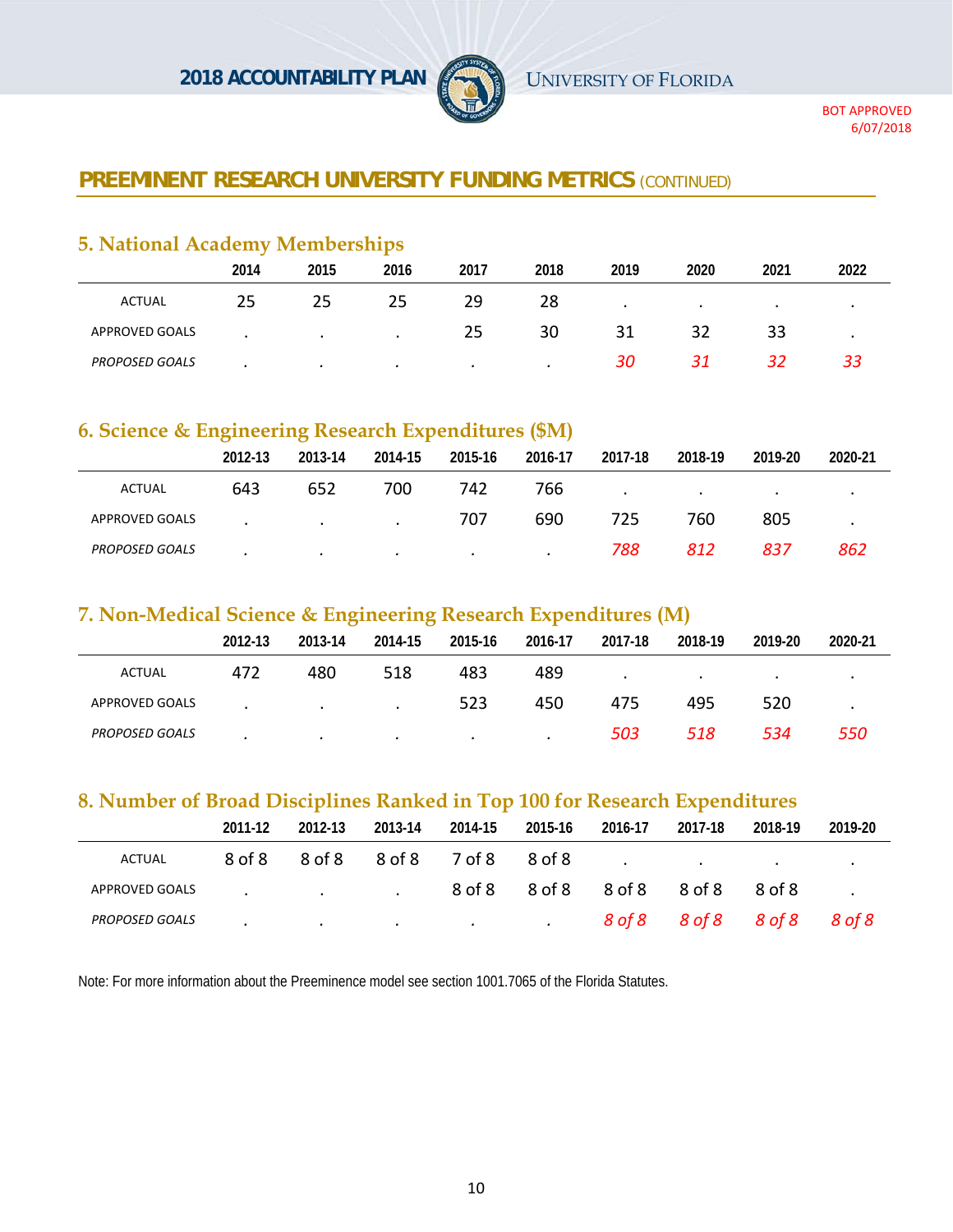

# **PREEMINENT RESEARCH UNIVERSITY FUNDING METRICS (CONTINUED)**

#### **9. Utility Patents Awarded** [over three calendar years]

|                       | 2011-13 | 2012-14                  | 2013-15 | 2014-16   | 2015-17 | 2016-18 | 2017-19 | 2018-20 | 2019-21 |
|-----------------------|---------|--------------------------|---------|-----------|---------|---------|---------|---------|---------|
| <b>ACTUAL</b>         | 232     | 263                      | 303     | 307       | 334     | $\cdot$ | $\cdot$ |         |         |
| APPROVED GOALS        |         | <b>Contract Contract</b> | $\cdot$ | 270       | 322     | 315     | 323     | 333     |         |
| <b>PROPOSED GOALS</b> |         | $\bullet$                | $\cdot$ | $\bullet$ | $\cdot$ | 339     | 344     | 350     | 354     |

#### **10. Doctoral Degrees Awarded Annually**

|                       | 2012-13 | 2013-14                                         | 2014-15     | 2015-16                                      | 2016-17 | 2017-18 | 2018-19                                             | 2019-20 | 2020-21 |
|-----------------------|---------|-------------------------------------------------|-------------|----------------------------------------------|---------|---------|-----------------------------------------------------|---------|---------|
| ACTUAL                | 1,595   | 1,671                                           | 1,592 1,579 |                                              | 1.671   |         | the contract of the contract of the contract of the |         |         |
| APPROVED GOALS        |         | the contract of the contract of the contract of |             | 1,592                                        | 1,600   | 1,600   | 1,600                                               | 1.600   |         |
| <b>PROPOSED GOALS</b> |         | $\cdot$                                         |             | the company of the company of the company of |         |         |                                                     |         |         |

#### **11. Number of Post-Doctoral Appointees\***

|                       | <b>Fall 2010</b> | <b>Fall 2011</b> | <b>Fall 2012</b> | <b>Fall 2013</b> | <b>Fall 2014</b><br><b>OFFICIAL</b> | <b>Fall 2015</b> | <b>Fall 2016</b> | <b>Fall 2017</b> | <b>Fall 2018</b> |
|-----------------------|------------------|------------------|------------------|------------------|-------------------------------------|------------------|------------------|------------------|------------------|
| <b>ACTUAL</b>         | 648              | 625              | 674              | 677              | 644                                 | 679              | 666              | $\bullet$        |                  |
| <b>APPROVED GOALS</b> |                  | $\bullet$        |                  | 677              | 644                                 | 679              | 664              | 690              |                  |
| <b>PROPOSED GOALS</b> |                  | $\bullet$        | $\bullet$        | $\bullet$        | $\cdot$                             | $\bullet$        | ۰                | 690              | 692              |

Note\*: There is a time lag for the count of Post-Doctoral Appointees because statute requires that this data is as reported by the Center for Measuring University Performance in their annual Top American Research Universities (TARU) report.

#### **12. Endowment Size (\$Millions)**

|                       | 2012-13 | 2013-14                                         | 2014-15   | 2015-16         | 2016-17 | 2017-18 | 2018-19 | 2019-20 | 2020-21 |
|-----------------------|---------|-------------------------------------------------|-----------|-----------------|---------|---------|---------|---------|---------|
| ACTUAL                | 1,360   | 1,520                                           | 1,556     | 1,468           | 1,612   | $\cdot$ | $\cdot$ |         |         |
| APPROVED GOALS        |         | the contract of the contract of the contract of |           | 1,630           | 1,570   | 1,640   | 1,717   | 1,800   |         |
| <b>PROPOSED GOALS</b> |         | $\cdot$                                         | $\bullet$ | $\cdot$ $\cdot$ |         | 1,770   | 1,850   | 1,950   | 2,100   |

Note: For more information about the Preeminence model see section 1001.7065 of the Florida Statutes.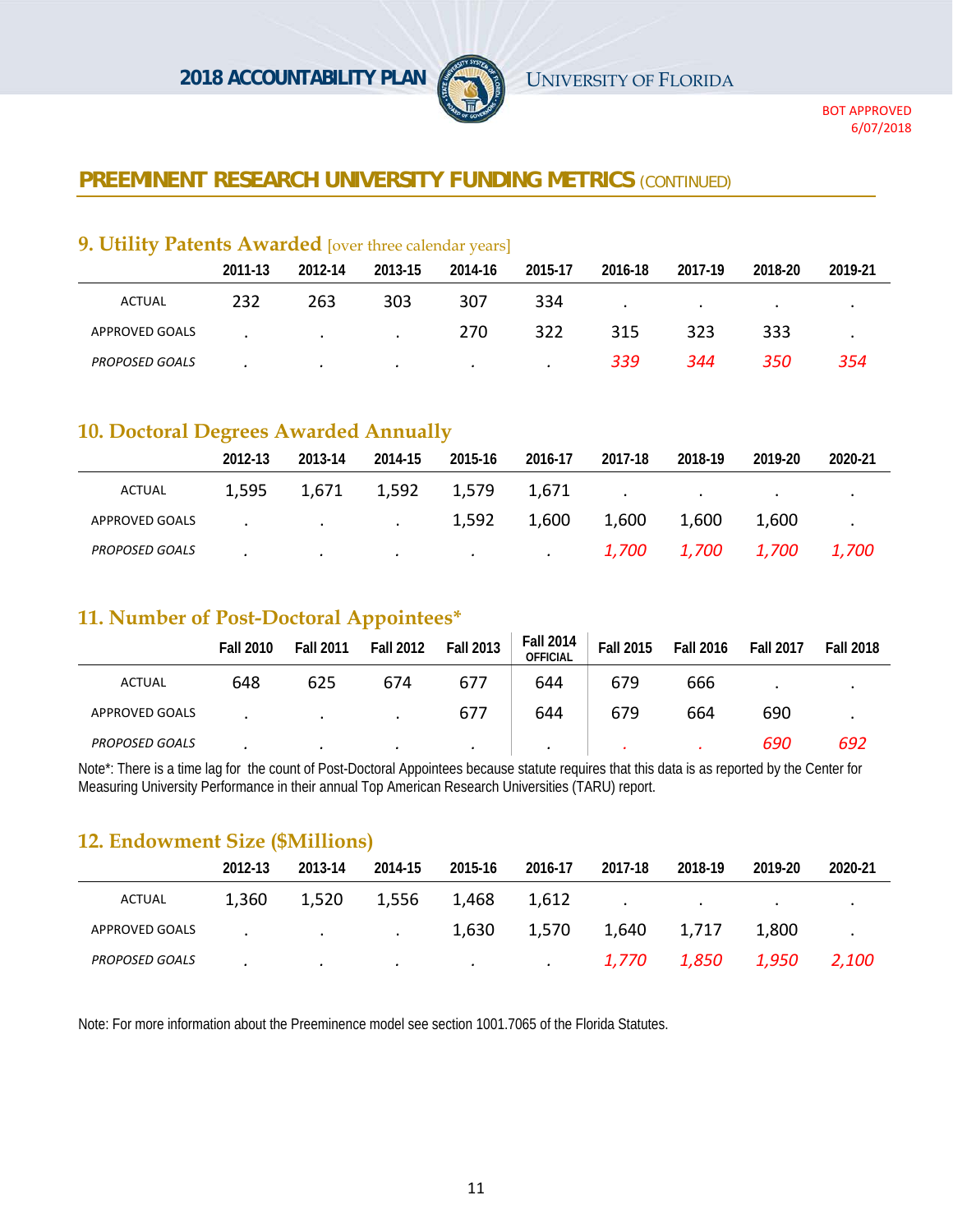

# **KEY PERFORMANCE INDICATORS**

**Teaching & Learning Metrics** (from the 2025 System Strategic Plan that are not included in the PBF section)

| <b>Public University National Ranking</b> [Number of Top50 Rankings based on BOG's official list of publications] |      |         |           |         |      |           |      |      |      |  |  |
|-------------------------------------------------------------------------------------------------------------------|------|---------|-----------|---------|------|-----------|------|------|------|--|--|
|                                                                                                                   | 2014 | 2015    | 2016      | 2017    | 2018 | 2019      | 2020 | 2021 | 2022 |  |  |
| ACTUAL                                                                                                            |      | 10      | 10        |         | 11   | $\bullet$ |      |      |      |  |  |
| APPROVED GOALS                                                                                                    |      | $\cdot$ |           | 10      | 10   | 10        | 10   | 10   |      |  |  |
| <b>PROPOSED GOALS</b>                                                                                             |      | $\cdot$ | $\bullet$ | $\cdot$ |      | 10        | 10   | 10   | 10   |  |  |

# **Freshmen in Top 10% of High School Class**

|                       | <b>Fall 2013</b> | <b>Fall 2014</b> | <b>Fall 2015</b> | <b>Fall 2016</b> | <b>Fall 2017</b> | <b>Fall 2018</b> | <b>Fall 2019</b> | <b>Fall 2020</b> | <b>Fall 2021</b> |
|-----------------------|------------------|------------------|------------------|------------------|------------------|------------------|------------------|------------------|------------------|
| ACTUAL                | 77               | 75               | 72               | 73               | 73               | $\cdot$          | $\bullet$        | $\bullet$        |                  |
| APPROVED GOALS        |                  | $\sim$ $\sim$    | $\cdot$          | 72               | 72               | 72               | 72               |                  |                  |
| <b>PROPOSED GOALS</b> |                  | $\cdot$          | $\cdot$          | $\bullet$        |                  | 73               | 73.              | 73               |                  |

#### **Time to Degree for FTICs in 120hr programs**

| $\overline{\phantom{a}}$ |           |                                   |         |         |         |         |         |         |           |
|--------------------------|-----------|-----------------------------------|---------|---------|---------|---------|---------|---------|-----------|
|                          | 2012-13   | 2013-14                           | 2014-15 | 2015-16 | 2016-17 | 2017-18 | 2018-19 | 2019-20 | 2020-21   |
| ACTUAL                   | 4.1       | 4.0                               | 3.9     | 3.9     | 3.9     | $\cdot$ | $\cdot$ | $\cdot$ | $\bullet$ |
| APPROVED GOALS           |           | <b>Contract Contract Contract</b> | $\sim$  | 4.1     | 4.1     | 4.1     | 4.1     | 4.1     | ٠         |
| <b>PROPOSED GOALS</b>    | $\bullet$ | $\cdot$                           | $\cdot$ | $\sim$  | $\cdot$ | 4.0     | 4.0     | 4.0     | 4.0       |

#### **Six-Year FTIC Graduation Rates** [Full- & Part-time students only]

|                       | 2007-13 | 2008-14 | 2009-15   | 2010-16 | 2011-17 | 2012-18   | 2013-19   | 2014-20   | 2015-21 |
|-----------------------|---------|---------|-----------|---------|---------|-----------|-----------|-----------|---------|
| <b>ACTUAL</b>         | 87      | 88      | 86        | 87      | 88      | $\bullet$ | $\bullet$ | $\bullet$ | $\cdot$ |
| APPROVED GOALS        | ٠       | $\cdot$ | $\cdot$   | 87      | 88      | 89        | 89        | 90        |         |
| <b>PROPOSED GOALS</b> |         | $\cdot$ | $\bullet$ | $\cdot$ |         | 89        | 89        | 90        | 90      |

# **Bachelor's Degrees Awarded** [First Majors Only]

|                       | 2012-13 | 2013-14                                      | 2014-15         | 2015-16                                                                                                         | 2016-17           | 2017-18       | 2018-19                             | 2019-20       | 2020-21   |
|-----------------------|---------|----------------------------------------------|-----------------|-----------------------------------------------------------------------------------------------------------------|-------------------|---------------|-------------------------------------|---------------|-----------|
| <b>ACTUAL</b>         | 8,245   | 8,515                                        | 8,604           | 8,451                                                                                                           | 8.595             | $\sim$ $\sim$ | the contract of the contract of the | $\sim$ $\sim$ | $\bullet$ |
| APPROVED GOALS        |         | the control of the control of the control of |                 |                                                                                                                 | 8,515 8,515 8,515 |               | 8.600                               | 8.600         |           |
| <b>PROPOSED GOALS</b> |         | $\cdot$                                      | $\cdot$ $\cdot$ | the contract of the contract of the contract of the contract of the contract of the contract of the contract of |                   | 8,515         | 8,600                               | 8,600         | 8,600     |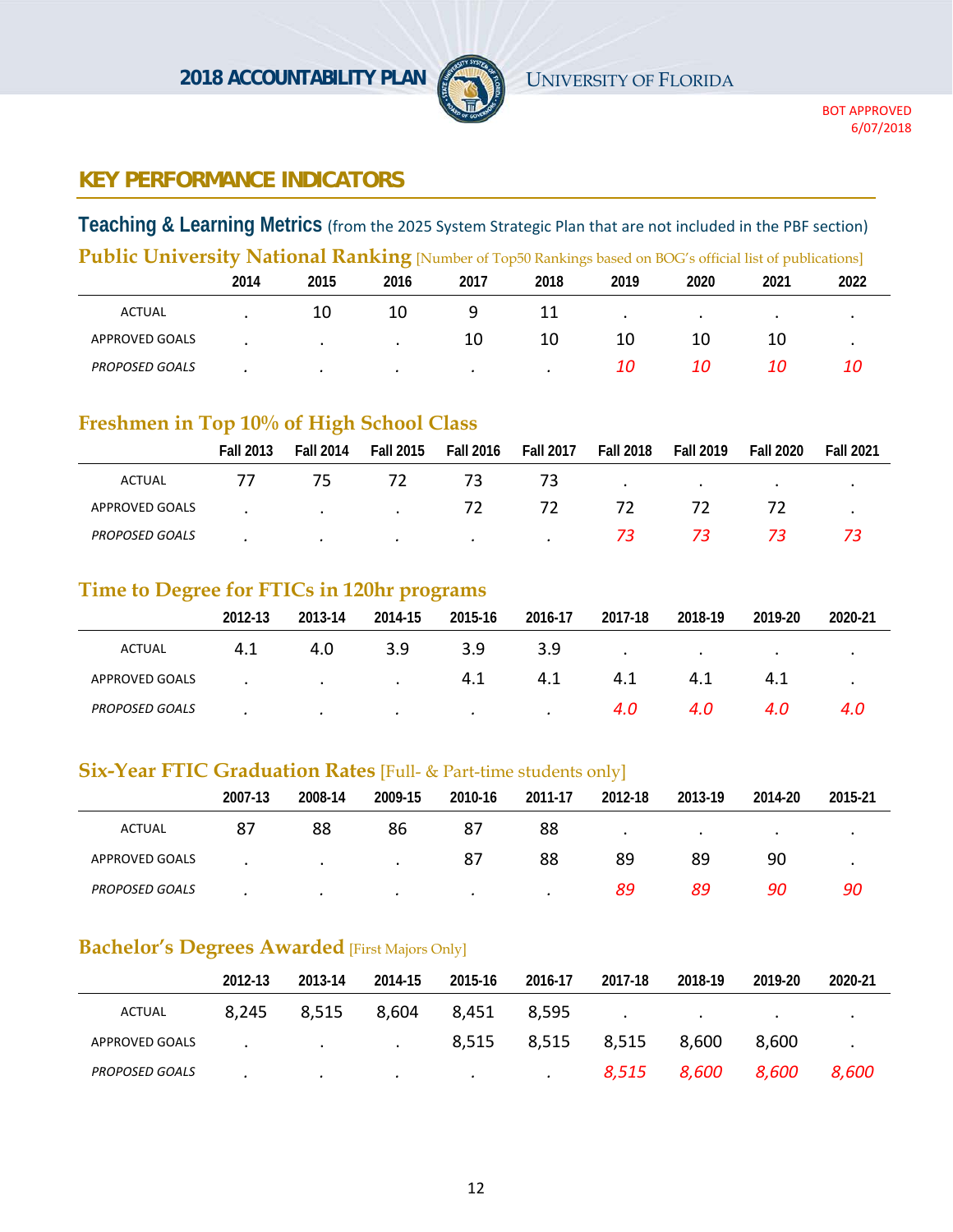

# **Teaching & Learning Metrics**

# **Professional Licensure & Certification Exams: Percent Pass Rates** (first-time examinees)

|                                                        |      |      |                 |            |      | 2018        | 2019        | 2020        | 2021        |
|--------------------------------------------------------|------|------|-----------------|------------|------|-------------|-------------|-------------|-------------|
| <b>CALENDAR YEAR</b>                                   | 2013 | 2014 | 2015            | 2016       | 2017 | <b>GOAL</b> | <b>GOAL</b> | <b>GOAL</b> | <b>GOAL</b> |
| <b>Nursing</b>                                         | 92   | 90   | 93              | 90         | 87   | 90          | 90          | 90          | 90          |
| <b>US Average</b>                                      | 85   | 85   | 87              | 88         | 90   | $\bullet$   | $\bullet$   |             | $\bullet$   |
| Law                                                    | 87   | 89   | 87              | 78         | 76   | 81          | 81          | 81          | 81          |
| Florida Average                                        | 80   | 74   | 69              | 66         | 69   |             | $\bullet$   | $\bullet$   | $\bullet$   |
| Medicine (2Yr)                                         | 98   | 96   | 95              | 96         | 95   | 98          | 98          | 98          | 98          |
| US Average                                             | 97   | 96   | 96              | 96         | 96   | $\cdot$     | ٠           | $\bullet$   | $\bullet$   |
| Pharmacy                                               | 95   | 96   | 95              | 94         | 89   | 90          | 90          | 90          | 91          |
| US Average                                             | 95   | 95   | 93              | 86         | 88   |             |             |             |             |
| Dentistry (p1)                                         | 100  | 100  | 100             | 97         | 100  | 95          | 95          | 95          | 95          |
| <b>US Average</b>                                      | 93   | 96   | 96              | 95         | 89   | $\bullet$   | $\bullet$   |             | $\bullet$   |
| Dentistry (p2)                                         | 100  | 96   | 99              | 98         | 98   | 95          | 95          | 95          | 95          |
| <b>US Average</b>                                      | 94   | 92   | 92              | 91         | 92   | $\bullet$   | ٠           | ٠           | $\bullet$   |
| <b>Occupational Therapy</b><br>No Comparison available | 100  | 100  | 98<br>$\bullet$ | <b>100</b> | 96   | 95          | 95          | 95          | <b>NA</b>   |

| <b>CROSS-YEAR</b>       | 2012-13 | 2013-14 | 2014-15 | 2015-16 | 2016-17 | 2017-18<br><b>GOAL</b> | 2018-19<br><b>GOAL</b> | 2019-20<br><b>GOAL</b> | 2020-21<br><b>GOAL</b> |
|-------------------------|---------|---------|---------|---------|---------|------------------------|------------------------|------------------------|------------------------|
| Medicine (4Y-CK)        | 100     | 98      | 98      | 99      | 94      | 98                     | 98                     | 98                     | 98                     |
| US Average              | 98      | 97      | 95      | 96      | 96      | $\cdot$                | ٠                      | ٠                      | $\bullet$              |
| Medicine (4Y-CS)        | 99      | 97      | 98      | 99      | 97      | 98                     | 98                     | 98                     | 98                     |
| US Average              | 98      | 96      | 96      | 97      | 96      | ٠                      | $\bullet$              | ٠                      | $\bullet$              |
| Veterinary              | 99      | 97      | 95      | 98      | 97      | 97                     | 97                     | 97                     | 97                     |
| US Average              | 96      | 90      | 90      | 90      | 91      |                        | ٠                      |                        | $\bullet$              |
| <b>MULTI-YEAR</b>       | 2011-13 | 2012-14 | 2013-15 | 2014-16 | 2015-17 | 2016-18<br><b>GOAL</b> | 2017-19<br><b>GOAL</b> | 2018-20<br><b>GOAL</b> | 2019-21<br><b>GOAL</b> |
| <b>Physical Therapy</b> | 94      | 94      | 96      | 95      | 95      | 95                     | 95                     | 95                     | 95                     |
| <b>US Average</b>       | 89      | 90      | 91      | 92      | 92      |                        |                        |                        | $\bullet$              |

Note: An asterisk (\*) indicates the passing rate is preliminary.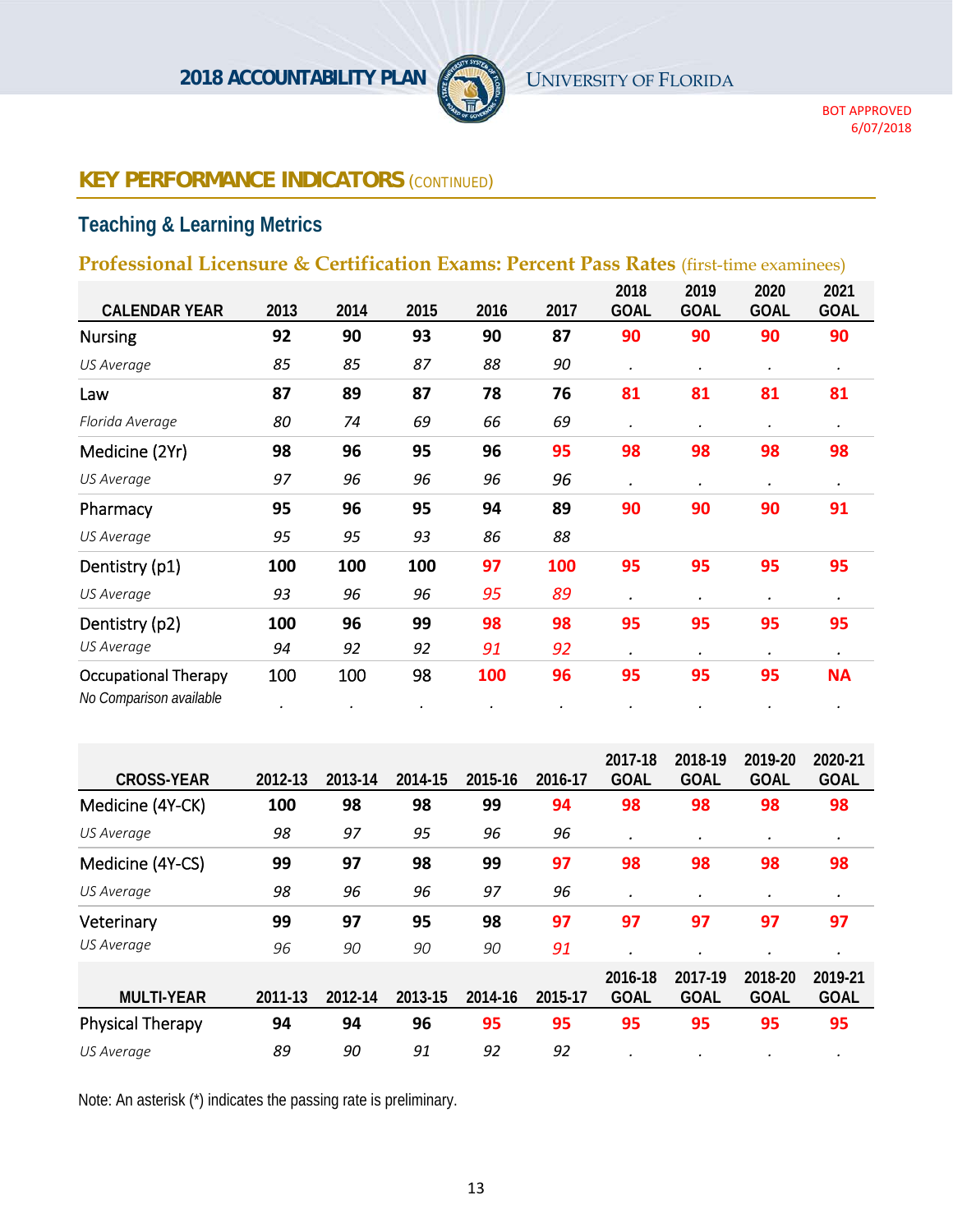

# **Teaching & Learning Metrics**

#### **Graduate Degrees Awarded** [First Majors Only]

|                       | 2012-13 | 2013-14                                    | 2014-15 | 2015-16                                               | 2016-17 | 2017-18                           | 2018-19 | 2019-20                           | 2020-21 |
|-----------------------|---------|--------------------------------------------|---------|-------------------------------------------------------|---------|-----------------------------------|---------|-----------------------------------|---------|
| <b>ACTUAL</b>         | 5,981   | 6,241                                      | 5,613   | 5,809                                                 | 6.162   | the company of the company of the |         | <b>Contract Contract Contract</b> |         |
| APPROVED GOALS        |         | and the state of the state of the state of |         | 5,620                                                 | 5,650   | 5,700                             | 5,800   | 5,800                             | $\sim$  |
| <b>PROPOSED GOALS</b> |         | $\cdot$                                    |         | the control of the control of the control of the con- |         | 5,700                             | 5,800   | 5,800                             | 5,800   |

# **Percent of Bachelor's Degrees Awarded to African-American & Hispanic Students**

|                       | 2012-13 | 2013-14   | 2014-15   | 2015-16 | 2016-17 | 2017-18 | 2018-19   | 2019-20   | 2020-21 |
|-----------------------|---------|-----------|-----------|---------|---------|---------|-----------|-----------|---------|
| ACTUAL                | 27      | 27        | 28        |         | 28      | $\cdot$ | $\bullet$ | $\bullet$ | $\cdot$ |
| APPROVED GOALS        |         | $\cdot$   | $\cdot$   | 26      | 26      | 26      | 26        | 26        | ٠       |
| <b>PROPOSED GOALS</b> |         | $\bullet$ | $\bullet$ | $\cdot$ | $\cdot$ | 28      | 28        | 28        | 28      |

#### **Percentage of Adult (Aged 25+) Undergraduates Enrolled**

| ~                     | <b>Fall 2013</b> | ຼ<br><b>Fall 2014</b> | <b>Fall 2015</b> | <b>Fall 2016</b> | <b>Fall 2017</b> | <b>Fall 2018</b> | <b>Fall 2019</b> | <b>Fall 2020</b> | <b>Fall 2021</b> |
|-----------------------|------------------|-----------------------|------------------|------------------|------------------|------------------|------------------|------------------|------------------|
| ACTUAL                | O                | O                     |                  |                  |                  |                  |                  |                  |                  |
| APPROVED GOALS        |                  |                       |                  | O                | b                |                  |                  |                  |                  |
| <b>PROPOSED GOALS</b> |                  |                       |                  |                  |                  |                  |                  |                  |                  |

#### **Percent of Undergraduate FTE in Online Courses**

|                       | $\sim$<br>2012-13 | 2013-14   | 2014-15 | 2015-16 | 2016-17 | 2017-18 | 2018-19 | 2019-20 | 2020 21 |
|-----------------------|-------------------|-----------|---------|---------|---------|---------|---------|---------|---------|
| ACTUAL                | 20                | 26        |         |         | 32      |         |         |         |         |
| APPROVED GOALS        |                   | $\bullet$ | $\cdot$ | 27      |         | 33      | 34      | 35      |         |
| <b>PROPOSED GOALS</b> |                   | $\bullet$ |         |         |         | 33      | 34      | 35      | 35.     |

#### **Percent of Bachelor's Degrees in STEM & Health**

|                       | 2012-13 | 2013-14   | 2014-15   | 2015-16   | 2016-17 | 2017-18   | 2018-19 | 2019-20 | 2020 21 |
|-----------------------|---------|-----------|-----------|-----------|---------|-----------|---------|---------|---------|
| ACTUAL                | 40      | 42        | 43        | 43        | -45     | $\bullet$ |         |         |         |
| APPROVED GOALS        |         | $\bullet$ | $\bullet$ | 44        | 44      | 45        | 46      | -47     |         |
| <b>PROPOSED GOALS</b> |         |           |           | $\bullet$ |         | 45        | 46      | 47      | 4/      |

# **Percent of Graduate Degrees in STEM & Health**

|                       | 2012-13 | 2013-14 | 2014-15 | 2015-16   | 2016-17 | 2017-18   | 2018-19 | 2019-20   | 2020 21 |
|-----------------------|---------|---------|---------|-----------|---------|-----------|---------|-----------|---------|
| <b>ACTUAL</b>         | 58      | 58      | 58      | 59        | 61      | $\bullet$ |         | $\bullet$ |         |
| APPROVED GOALS        |         |         |         | 58        | 59      | 59        | 59      | 59        |         |
| <b>PROPOSED GOALS</b> |         | $\cdot$ | $\cdot$ | $\bullet$ |         | 60        | 60      | 60        | 60      |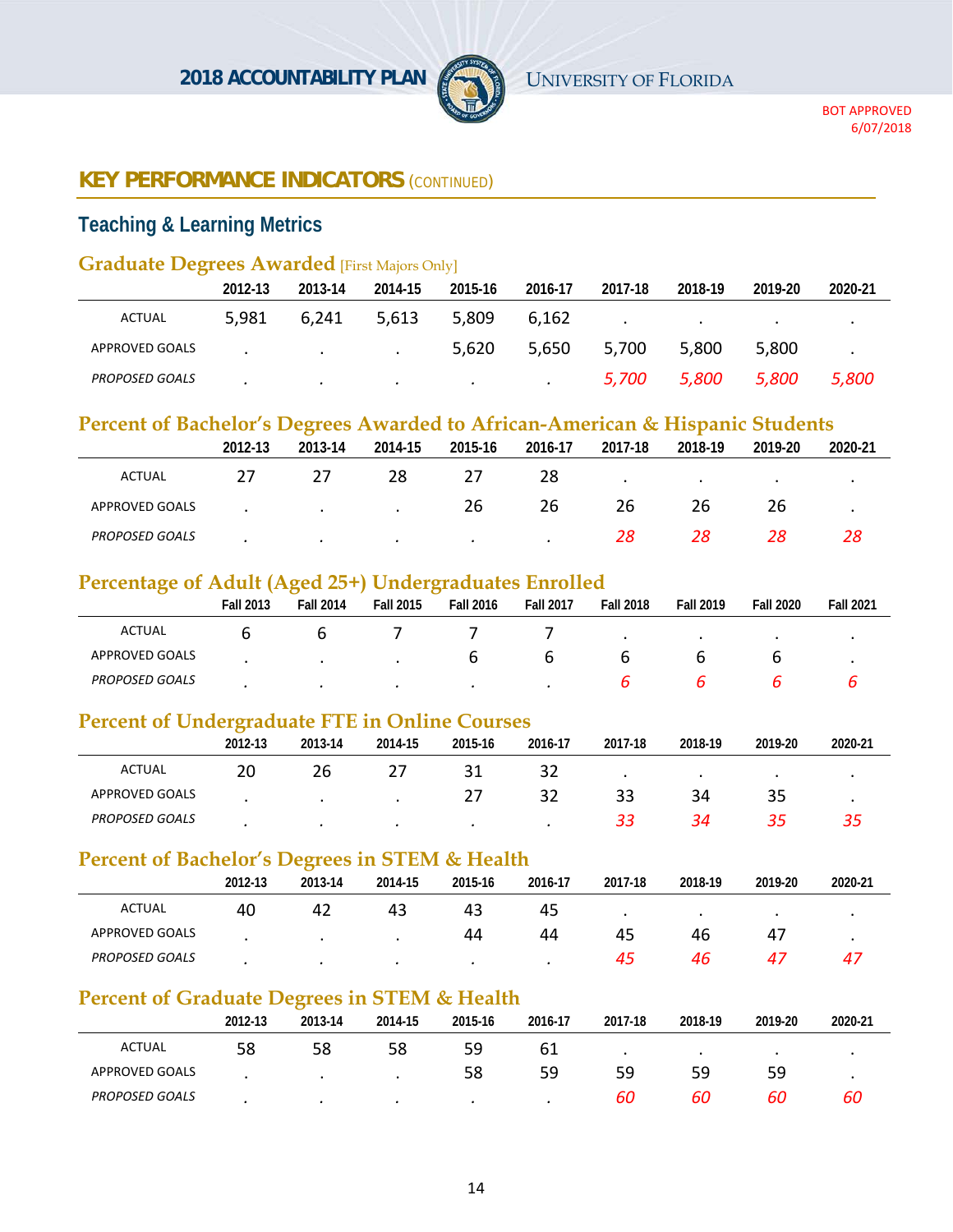

# **Scholarship, Research and Innovation Metrics**

# **National Academy Memberships**

|                       | 2014 | 2015      | 2016      | 2017      | 2018    | 2019 | 2020 | 2021 | 2022      |
|-----------------------|------|-----------|-----------|-----------|---------|------|------|------|-----------|
| <b>ACTUAL</b>         | 25   | 25        | 25        | 29        | 28      |      | ٠    |      |           |
| <b>APPROVED GOALS</b> |      |           | $\bullet$ | 25        | 30      | 30   | 30   | 30   | $\bullet$ |
| <b>PROPOSED GOALS</b> |      | $\bullet$ | $\bullet$ | $\bullet$ | $\cdot$ | 30   | 30   | 30   | 30        |

#### **Faculty Awards**

|                       | <b>Fall 2011</b> | <b>Fall 2012</b> | <b>Fall 2013</b> | <b>Fall 2014</b> | <b>Fall 2015</b> | <b>Fall 2016</b> | <b>Fall 2017</b> | <b>Fall 2018</b> | <b>Fall 2019</b> |
|-----------------------|------------------|------------------|------------------|------------------|------------------|------------------|------------------|------------------|------------------|
| ACTUAL                | 18               | 20               | 15               |                  | 23               |                  |                  |                  |                  |
| APPROVED GOALS        |                  | $\bullet$        |                  |                  | 25               | 26               |                  |                  |                  |
| <b>PROPOSED GOALS</b> |                  |                  |                  |                  |                  | 26               |                  |                  |                  |

#### **Total Research Expenditures (\$M)**

|                       | 2012-13 | 2013-14   | 2014-15   | 2015-16   | 2016-17   | 2017-18 | 2018-19 | 2019-20 | 2020 21 |
|-----------------------|---------|-----------|-----------|-----------|-----------|---------|---------|---------|---------|
| <b>ACTUAL</b>         | 695     | 708       | 740       | 791       | 801       |         |         |         |         |
| APPROVED GOALS        |         | $\bullet$ | $\bullet$ | 747       | 735       | 770.    | 810     | 850     |         |
| <b>PROPOSED GOALS</b> |         | $\bullet$ | $\bullet$ | $\bullet$ | $\bullet$ | 825     | 849     | 875     | 901     |

#### **Percentage of Research Expenditures Funded from External Sources**

|                       | 2012-13 | 2013-14   | 2014-15   | 2015-16   | 2016-17 | 2017-18   | 2018-19   | 2019-20 | 2020-21 |
|-----------------------|---------|-----------|-----------|-----------|---------|-----------|-----------|---------|---------|
| <b>ACTUAL</b>         |         | 54        | 52        | 52        | 55.     | $\bullet$ | $\bullet$ | ٠       |         |
| APPROVED GOALS        |         | $\bullet$ | $\cdot$   | 52        | 52      | 53        |           | 54      |         |
| <b>PROPOSED GOALS</b> |         | $\cdot$   | $\bullet$ | $\bullet$ | $\cdot$ | 56        | 56.       | 57      |         |

#### **Utility Patents Awarded** [from the USPTO]

|                       | 2013 | 2014 | 2015      | 2016 | 2017 | 2018 | 2019 | 2020 | 2021 |
|-----------------------|------|------|-----------|------|------|------|------|------|------|
| ACTUAL                | 97   | 91   | 115       | 101  | 118  |      |      |      |      |
| APPROVED GOALS        |      |      | $\bullet$ |      | 105  | 108  | 110  | 115  |      |
| <b>PROPOSED GOALS</b> |      |      |           |      |      | 120  | 171  | 123  | 125  |

# **Number of Licenses/Options Executed Annually**

|                       | 2011-12 | 2012-13   | 2013-14              | 2014-15 | 2015-16 | 2016-17 | 2017-18 | 2018-19   | 2019-20 |
|-----------------------|---------|-----------|----------------------|---------|---------|---------|---------|-----------|---------|
| ACTUAL                | 129     | 140       | 147                  | 261     | 293     | 257     | $\cdot$ | $\bullet$ |         |
| APPROVED GOALS        |         | $\cdot$   | $\ddot{\phantom{a}}$ | 225     | 293     | 235     | 245     | 260       |         |
| <b>PROPOSED GOALS</b> |         | $\bullet$ | $\cdot$              | $\cdot$ | $\cdot$ | 235     | 261     | 265       | 270     |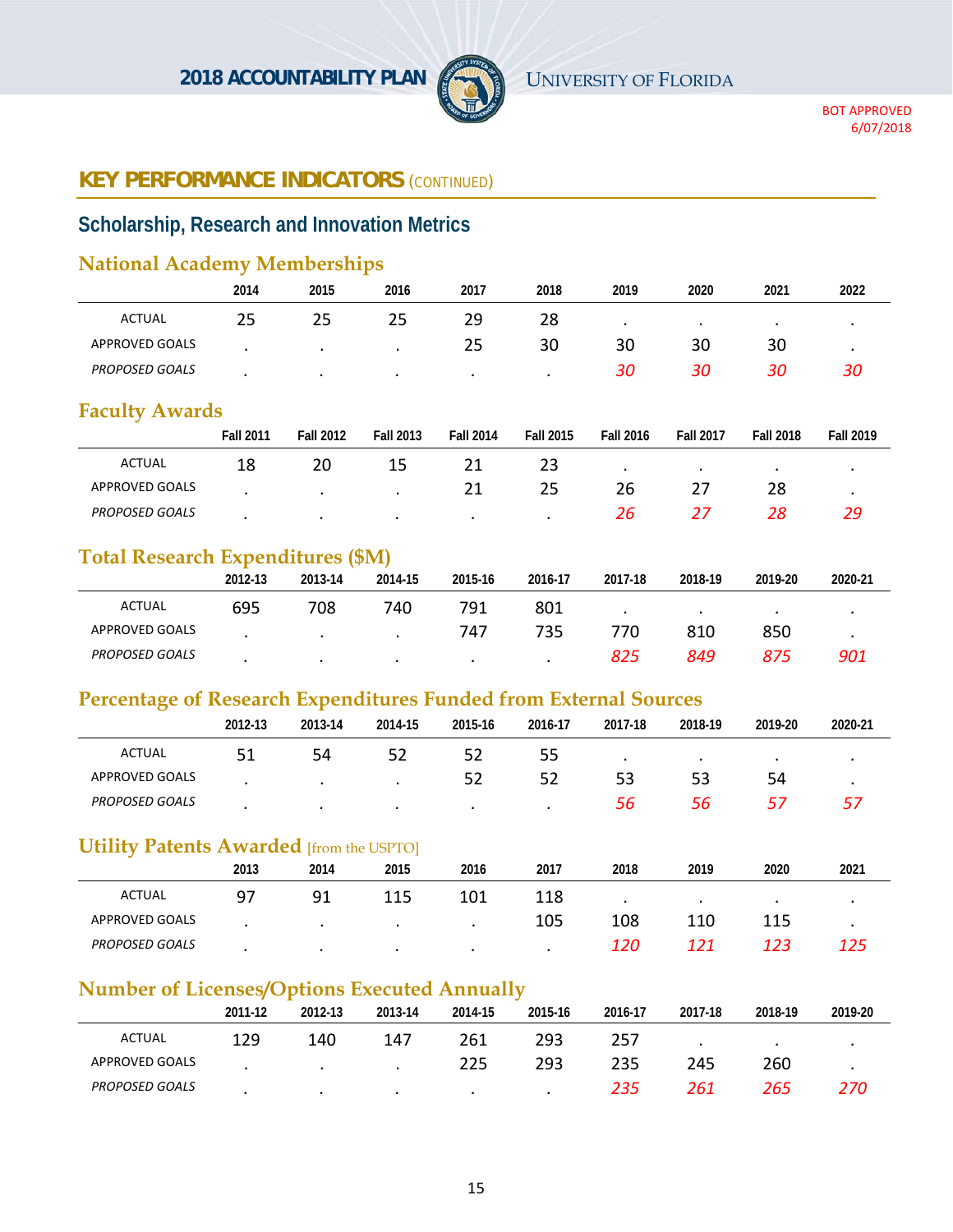

# **Scholarship, Research and Innovation Metrics**

# **Number of Start-up Companies Created**

|                       | --<br>2011-12 | __<br>2012-13 | 2013-14   | 2014-15   | 2015-16 | 2016-17 | 2017-18 | 2018-19   | 2019-20              |
|-----------------------|---------------|---------------|-----------|-----------|---------|---------|---------|-----------|----------------------|
| ACTUAL                | 15            | 16            | 16        | 15        | 17      | 11      |         | $\bullet$ | $\ddot{\phantom{1}}$ |
| <b>APPROVED GOALS</b> |               | $\cdot$       | $\cdot$   | 17        | 16      | 10      | 16      |           | $\bullet$            |
| <b>PROPOSED GOALS</b> |               | $\bullet$     | $\bullet$ | $\bullet$ | $\cdot$ | 11      | 15      | 15        | 16                   |

# **Institution Specific Goals**

To further distinguish the university's distinctive mission, the university may choose to provide additional metric goals that are based on the university's own strategic plan.

| <b>FALL YYYY</b><br><b>YYYY-YY</b> | <b>FALL YYYY</b><br><b>YYYY-YY</b> | <b>FALL YYYY</b><br>YYYY-YY | <b>FALL YYYY</b><br>YYYY-YY | <b>YYYY</b><br><b>GOAL</b> | <b>YYYY</b><br><b>GOAL</b> | <b>YYYY</b><br><b>GOAL</b> | <b>YYYY</b><br><b>GOAL</b> |
|------------------------------------|------------------------------------|-----------------------------|-----------------------------|----------------------------|----------------------------|----------------------------|----------------------------|
| <b>XXX</b>                         | <b>XXX</b>                         | <b>XXX</b>                  | <b>XXX</b>                  | <b>XXX</b>                 | <b>XXX</b>                 | <b>XXX</b>                 | Xxx                        |
|                                    |                                    |                             |                             |                            |                            |                            |                            |
| <b>FALL YYYY</b>                   | <b>FALL YYYY</b>                   | <b>FALL YYYY</b>            | <b>FALL YYYY</b>            | <b>YYYY</b>                | <b>YYYY</b>                | <b>YYYY</b>                | <b>YYYY</b>                |
| <b>YYYY-YY</b>                     | YYYY-YY                            | YYYY-YY                     | YYYY-YY                     | <b>GOAL</b>                | <b>GOAL</b>                | <b>GOAL</b>                | <b>GOAL</b>                |
| <b>XXX</b>                         | <b>XXX</b>                         | <b>XXX</b>                  | <b>XXX</b>                  | <b>XXX</b>                 | <b>XXX</b>                 | <b>XXX</b>                 | Xxx                        |
|                                    |                                    |                             |                             |                            |                            |                            |                            |
| <b>FALL YYYY</b>                   | <b>FALL YYYY</b>                   | <b>FALL YYYY</b>            | <b>FALL YYYY</b>            | <b>YYYY</b>                | <b>YYYY</b>                | <b>YYYY</b>                | <b>YYYY</b>                |
| YYYY-YY                            | YYYY-YY                            | YYYY-YY                     | YYYY-YY                     | <b>GOAL</b>                | <b>GOAL</b>                | <b>GOAL</b>                | <b>GOAL</b>                |
| <b>XXX</b>                         | <b>XXX</b>                         | <b>XXX</b>                  | <b>XXX</b>                  | <b>XXX</b>                 | <b>XXX</b>                 | <b>XXX</b>                 | Xxx                        |
|                                    |                                    |                             |                             |                            |                            |                            |                            |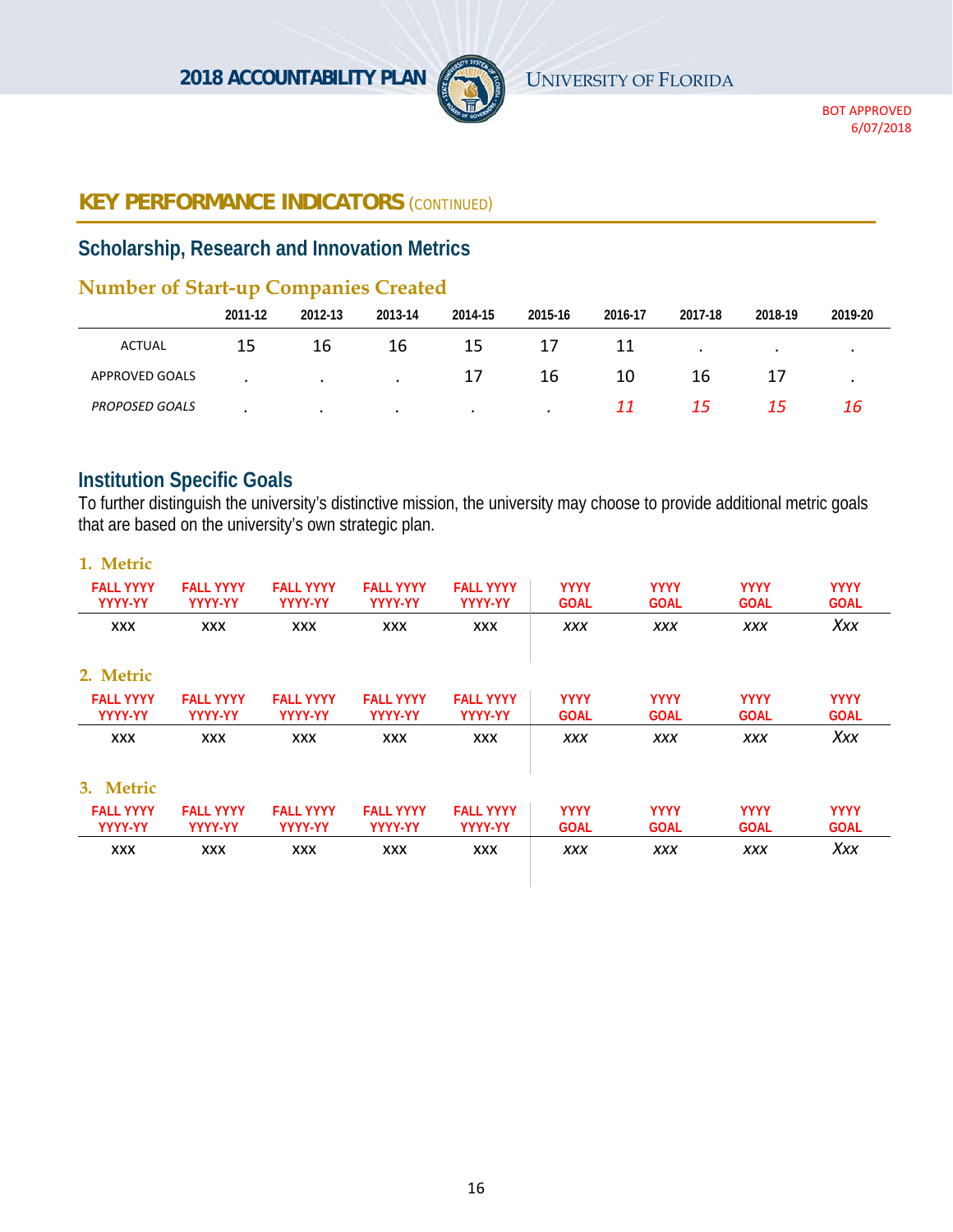

# **ENROLLMENT PLANNING**

#### **Actual & Planned Headcount Enrollment by Student Type** *(for all students at all campuses)*

|                       | <b>FALL</b><br>2013<br><b>ACTUAL</b> | <b>FALL</b><br>2014<br><b>ACTUAL</b> | <b>FALL</b><br>2015<br><b>ACTUAL</b> | <b>FALL</b><br>2016<br><b>ACTUAL</b> | <b>FALL</b><br>2017<br><b>ACTUAL</b> | <b>FALL</b><br>2018<br><b>PLAN</b> | <b>FALL</b><br>2019<br><b>PLAN</b> | <b>FALL</b><br>2020<br><b>PLAN</b> | <b>FALL</b><br>2021<br><b>PLAN</b> |
|-----------------------|--------------------------------------|--------------------------------------|--------------------------------------|--------------------------------------|--------------------------------------|------------------------------------|------------------------------------|------------------------------------|------------------------------------|
| <b>UNDERGRADUATE</b>  |                                      |                                      |                                      |                                      |                                      |                                    |                                    |                                    |                                    |
| FTIC (Regular Admit)  | 25,591                               | 25,705                               | 26,221                               | 27,419                               | 27,624                               | 27,354                             | 27,545                             | 27,755                             | 27,755                             |
| FTIC (Profile Admit)  | 632                                  | 631                                  | 618                                  | 448                                  | 329                                  | 330                                | 333                                | 335                                | 335                                |
| FCS AA Transfers      | 4,890                                | 5,142                                | 5,480                                | 5,807                                | 6,094                                | 6,264                              | 6,308                              | 6,356                              | 6,356                              |
| Other AA Transfers    | 248                                  | 285                                  | 404                                  | 462                                  | 614                                  | 751                                | 757                                | 762                                | 762                                |
| Post-Baccalaureates   | $\mathsf{O}\xspace$                  | $\mathbf 0$                          | $\mathbf 0$                          | $\mathbf 0$                          | $\mathbf 0$                          | $\mathsf{O}$                       | $\mathsf{O}\xspace$                | $\mathbf 0$                        | $\mathbf 0$                        |
| Other Undergraduates  | 1,014                                | 1,018                                | 1,279                                | 1,382                                | 1,775                                | 2,062                              | 2,076                              | 2,092                              | 2,092                              |
| Subtotal              | 32,375                               | 32,781                               | 34,002                               | 35,518                               | 36,436                               | 36,762                             | 37018                              | 37,300                             | 37,300                             |
| <b>GRADUATE</b>       |                                      |                                      |                                      |                                      |                                      |                                    |                                    |                                    |                                    |
| Master's              | 7,204                                | 7,114                                | 7,618                                | 8,059                                | 7,684                                | 7,770                              | 7,764                              | 7,747                              | 7,735                              |
| Research Doctoral     | 4,348                                | 4,229                                | 4,296                                | 4,314                                | 4,315                                | 4,295                              | 4,268                              | 4,234                              | 4,208                              |
| Professional Doctoral | 4,377                                | 4,411                                | 4,359                                | 4,446                                | 4,298                                | 4,345                              | 4,358                              | 4,362                              | 4,362                              |
| Subtotal              | 15,929                               | 15,754                               | 16,273                               | 16,819                               | 16,297                               | 16,401                             | 16,391                             | 16,342                             | 16,305                             |
| <b>UNCLASSIFIED</b>   |                                      |                                      |                                      |                                      |                                      |                                    |                                    |                                    |                                    |
| H.S. Dual Enrolled    | 71                                   | 149                                  | 124                                  | 273                                  | 542                                  | 731                                | 736                                | 741                                | 753                                |
| Other $1$             | 1,720                                | 1,852                                | 2,120                                | 2,244                                | 2,587                                | 2,737                              | 2,750                              | 2,762                              | 2,790                              |
| Subtotal              | 1,791                                | 2,001                                | 2,244                                | 2,517                                | 3,129                                | 3,468                              | 3,485                              | 3,503                              | 3,544                              |
| <b>TOTAL</b>          | 50,095                               | 50,536                               | 52,519                               | 54,854                               | 55,862                               | 56,640                             | 56,894                             | 57,145                             | 57,149                             |

Notes: This table reports the number of students enrolled at the university by student type categories. The student type for undergraduates is based on the Type of Student at Time of Most Recent Admission. The student type for graduates is based on the degree that is sought and the student CIP code. Unclassified refers to a student who has not yet been formally admitted into a degree program but is enrolled. (1) 'Other Unclassified' students include Post-Baccalaureates who are not seeking a degree.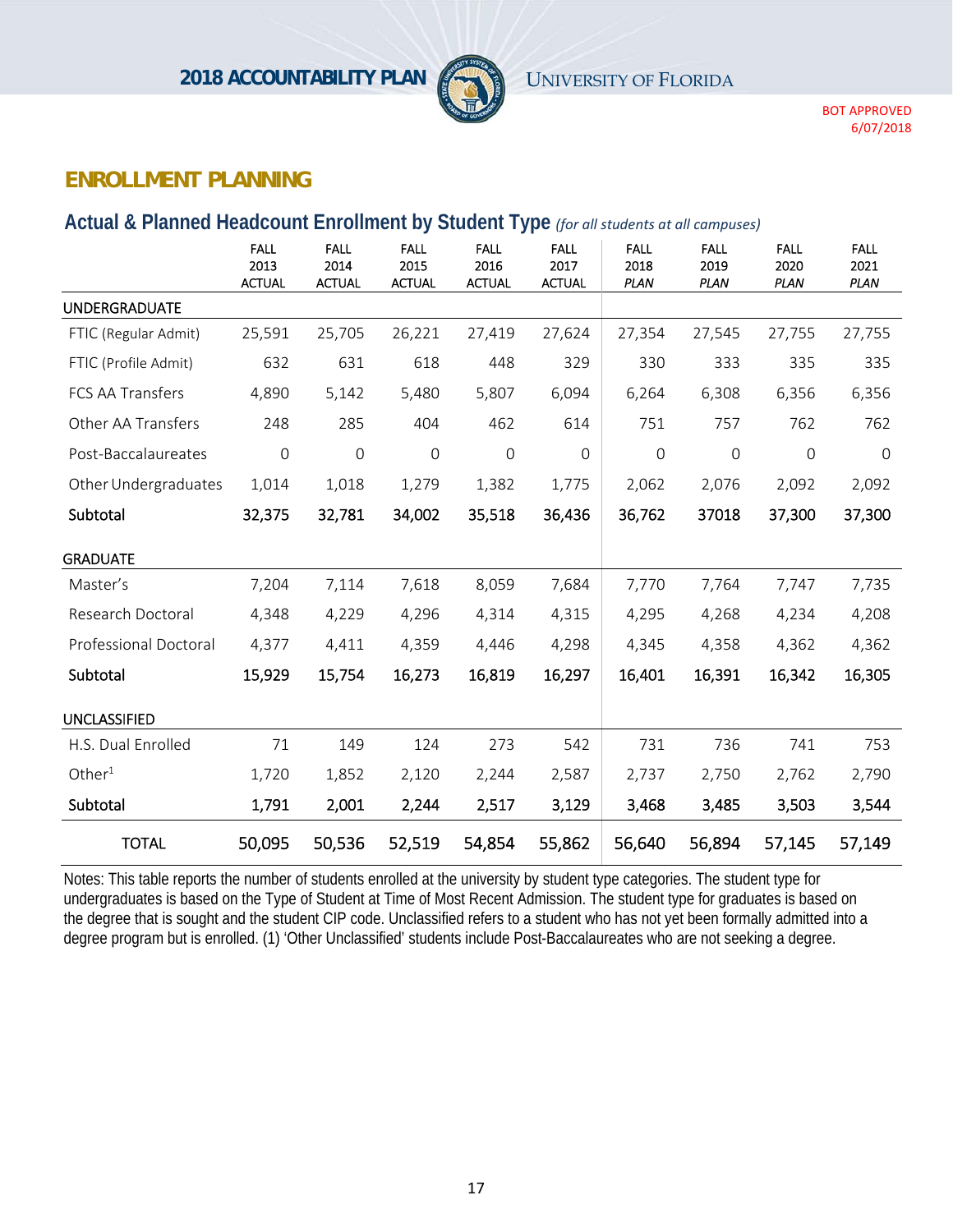

#### **ENROLLMENT PLANNING (**CONTINUED**)**

# **Actual & Planned FTE Enrollment by Residency & Student Level**

|                     | 2012-13<br><b>ACTUAL</b> | 2013-14<br><b>ACTUAL</b> | 2014-15<br><b>ACTUAL</b> | 2015-16<br><b>ACTUAL</b> | 2016-17<br><b>ACTUAL</b> | 2017-18<br><b>PLAN</b> | 2018-19<br><b>PLAN</b> | 2019-20<br><b>PLAN</b> | 2020-21<br><b>PLAN</b> | 2021-22<br><b>PLAN</b> |
|---------------------|--------------------------|--------------------------|--------------------------|--------------------------|--------------------------|------------------------|------------------------|------------------------|------------------------|------------------------|
| <b>RESIDENT</b>     |                          |                          |                          |                          |                          |                        |                        |                        |                        |                        |
| LOWER               | 13,177                   | 13,028                   | 12,751                   | 13,084                   | 13,459                   | 13,595                 | 13,145                 | 13,032                 | 13,089                 | 13,089                 |
| <b>UPPER</b>        | 17,809                   | 18,028                   | 18,051                   | 18,372                   | 18,862                   | 19,630                 | 19,843                 | 19,887                 | 19,902                 | 19,902                 |
| <b>GRAD I</b>       | 3,611                    | 3,407                    | 3,378                    | 3,603                    | 3,625                    | 3,638                  | 3,724                  | 3,724                  | 3,705                  | 3,694                  |
| <b>GRAD II</b>      | 5,061                    | 4,961                    | 4,859                    | 4,623                    | 4,527                    | 4,313                  | 4,148                  | 4,038                  | 4,015                  | 3,999                  |
| <b>TOTAL</b>        | 39,658                   | 39,424                   | 39,039                   | 39,682                   | 40,473                   | 41,175                 | 40,860                 | 40,682                 | 40,710                 | 40,684                 |
| <b>NON-RESIDENT</b> |                          |                          |                          |                          |                          |                        |                        |                        |                        |                        |
| LOWER               | 595                      | 711                      | 855                      | 1,101                    | 1,380                    | 1,463                  | 1,605                  | 1,697                  | 1,763                  | 1,763                  |
| <b>UPPER</b>        | 734                      | 851                      | 1,007                    | 1,125                    | 1,332                    | 1,569                  | 1,831                  | 2,060                  | 2,202                  | 2,202                  |
| <b>GRAD I</b>       | 2,945                    | 2,928                    | 2,984                    | 3,264                    | 3,530                    | 3,251                  | 3,194                  | 3,188                  | 3,192                  | 3,193                  |
| <b>GRAD II</b>      | 2,901                    | 2,833                    | 2,815                    | 2,941                    | 3,098                    | 3,120                  | 3,206                  | 3,271                  | 3,235                  | 3,207                  |
| <b>TOTAL</b>        | 7,175                    | 7,322                    | 7,661                    | 8,431                    | 9,340                    | 9,403                  | 9,836                  | 10,216                 | 10,393                 | 10,365                 |
| TOTAL               |                          |                          |                          |                          |                          |                        |                        |                        |                        |                        |
| LOWER               | 13,772                   | 13,739                   | 13,606                   | 14,185                   | 14,839                   | 15,057                 | 14,749                 | 14,730                 | 14,852                 | 14,852                 |
| <b>UPPER</b>        | 18,543                   | 18,878                   | 19,058                   | 19,497                   | 20,194                   | 21,200                 | 21,674                 | 21,947                 | 22,104                 | 22,104                 |
| <b>GRAD I</b>       | 6,556                    | 6,335                    | 6,362                    | 6,867                    | 7,155                    | 6,888                  | 6,918                  | 6,913                  | 6,897                  | 6,887                  |
| <b>GRAD II</b>      | 7,962                    | 7,794                    | 7,674                    | 7,564                    | 7,624                    | 7,433                  | 7,354                  | 7,309                  | 7,250                  | 7,206                  |
| <b>TOTAL</b>        | 46,833                   | 46,746                   | 46,700                   | 48,113                   | 49,813                   | 50,578                 | 50,696                 | 50,898                 | 51,103                 | 51,049                 |

Note: Full-time Equivalent (FTE) student is a measure of all instructional activity (regardless of fundability) that is based on the number of credit hours that students enroll. FTE is based on the standard national definition, which divides undergraduate credit hours by 30 and graduate credit hours by 24. Pursuant to section 1013.31, Florida Statutes, Board facilities staff use this data as a key factor in the calculation of facility space needs for university educational plant surveys.

# **Actual & Planned FTE Enrollment by Method of Instruction** *(for all students at all campuses)*

|                      | 2012-13<br><b>ACTUAL</b> | 2013-14<br><b>ACTUAL</b> | 2014-15<br><b>ACTUAL</b> | 2015-16<br><b>ACTUAL</b> | 2016-17<br><b>ACTUAL</b> | 2017-18<br><b>PLAN</b> | 2018-19<br><b>PLAN</b> | 2019-20<br><b>PLAN</b> | 2020-21<br><b>PLAN</b> | 2021-22<br><b>PLAN</b> |
|----------------------|--------------------------|--------------------------|--------------------------|--------------------------|--------------------------|------------------------|------------------------|------------------------|------------------------|------------------------|
| <b>UNDERGRADUATE</b> |                          |                          |                          |                          |                          |                        |                        |                        |                        |                        |
| Distance (80-100%)   | 6.404                    | 8,376                    | 8,918                    | 10,284                   | 11,282                   | 12,305                 | 12,602                 | 12,947                 | 13,267                 | 13,267                 |
| Hybrid (50-79%)      | 491                      | 305                      | 319                      | 423                      | 425                      | 348                    | 364                    | 367                    | 333                    | 333                    |
| Classroom (0-50%)    | 25.424                   | 23.935                   | 23,427                   | 22.975                   | 23.326                   | 23.604                 | 23.456                 | 23.363                 | 23.356                 | 23,356                 |
| Subtotal             | 32,319                   | 32,616                   | 32,664                   | 33,682                   | 35,034                   | 36,257                 | 36,423                 | 36,677                 | 36,956                 | 36,956                 |
| <b>GRADUATE</b>      |                          |                          |                          |                          |                          |                        |                        |                        |                        |                        |
| Distance (80-100%)   | 3,356                    | 3,643                    | 3,943                    | 3,999                    | 4,301                    | 4.095                  | 4,125                  | 4,153                  | 4,159                  | 4,172                  |
| Hybrid (50-79%)      | 486                      | 310                      | 280                      | 238                      | 302                      | 364                    | 285                    | 284                    | 283                    | 282                    |
| Classroom (0-50%)    | 10,678                   | 10,177                   | 9,813                    | 10,194                   | 10,176                   | 9.862                  | 9.862                  | 9,785                  | 9,705                  | 9,640                  |
| Subtotal             | 14,520                   | 14,130                   | 14,036                   | 14,431                   | 14,779                   | 14,321                 | 14,272                 | 14,222                 | 14,147                 | 14,094                 |

Note: Full-time Equivalent (FTE) student is a measure of instructional activity (regardless of fundability) that is based on the number of credit hours that students enroll. FTE is based on the standard national definition, which divides undergraduate credit hours by 30 and graduate credit hours by 24. Distance Learning is a course in which at least 80 percent of the direct instruction of the course is delivered using some form of technology when the student and instructor are separated by time or space, or both (per 1009.24(17), F.S.). Classroom/Traditional, is a course in which less than 50% of the direct instruction of the course is delivered using some form of technology when the student and instructor are separated by time, space or both. This designation can include activities that do not occur in a classroom (ie, labs, internships, practica, clinicals, labs, etc) – see SUDS data element #2052.